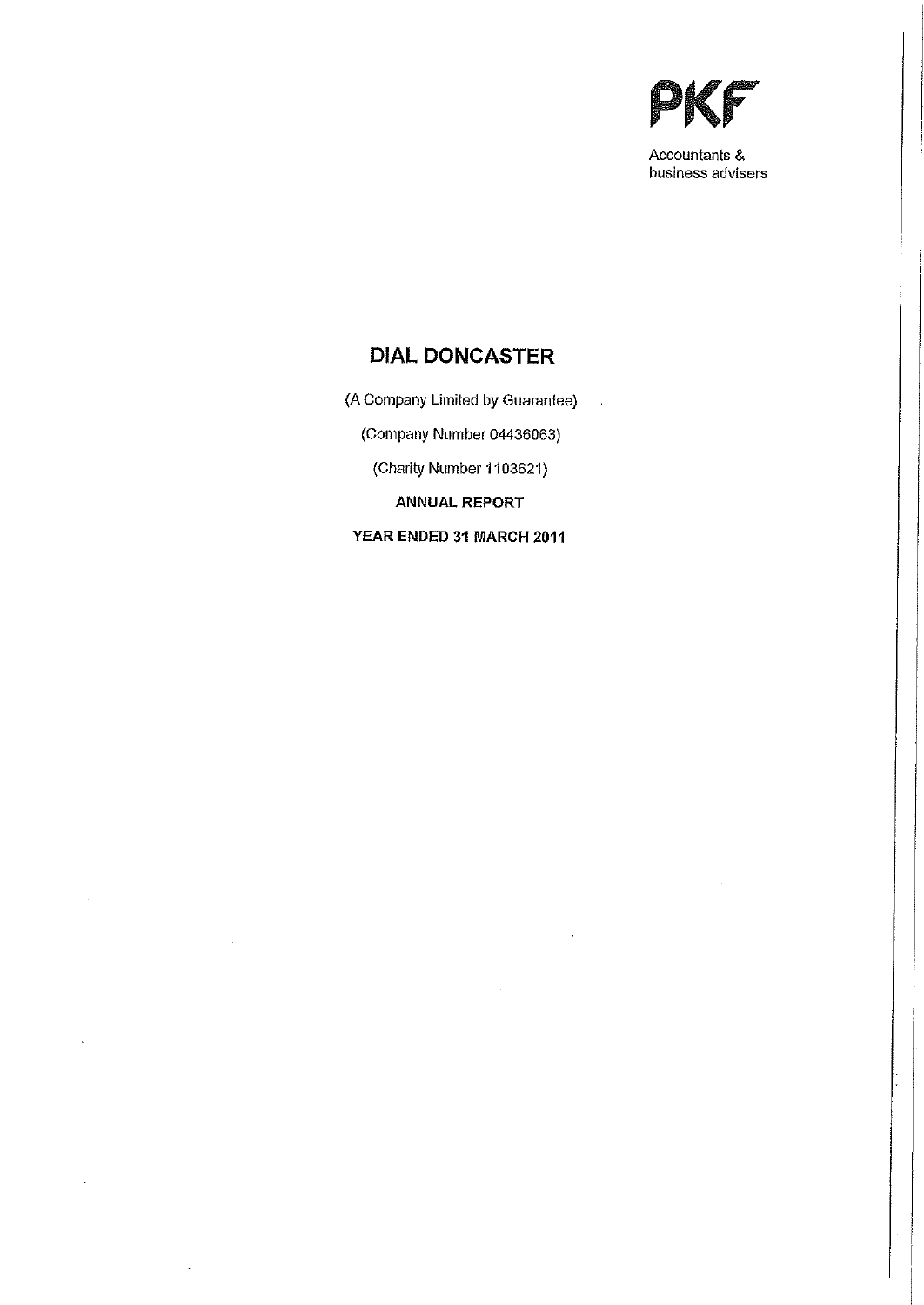# **CONTENTS**

|                                                | Page      |
|------------------------------------------------|-----------|
| <b>Report of the Trustees</b>                  | $1 - 9$   |
| <b>Statement of Trustees' Responsibilities</b> | 10        |
| Independent Auditor's Report                   | $11 - 12$ |
| <b>Statement of Financial Activities</b>       | 13        |
| <b>Balance Sheet</b>                           | 14        |
| Notes to the Financial Statements              | $15 - 26$ |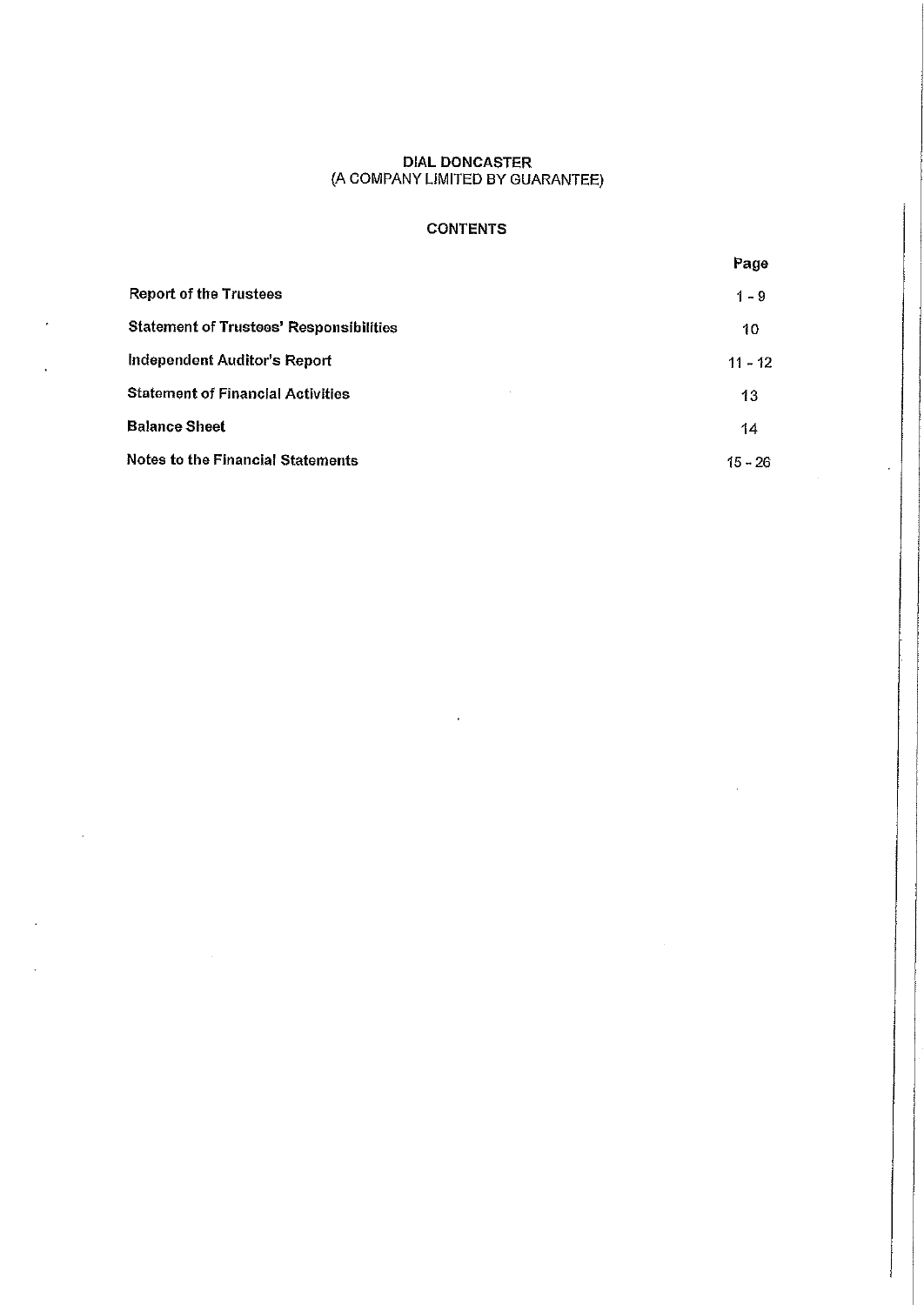#### TRUSTEES' REPORT FOR THE YEAR ENDED 31 MARCH 2011

The Trustees are pleased to present their report together with the financial statements of the charity for the year ended 31 March 2011.

#### Reference and Administrative Information

Charity registration number: 1103621

Company registration number: 04436063

Registered office and operational address: Unit 9/11

#### Trustees/Management Committee

**Chairperson Chairperson Chairperson Chairperson Chairpers Chairpers Chairpers Chairpers Chairpers Chairpers Cha<br>
Chairperson Chairperson Chairpers Chairpers Chairpers Chairpers Chairpers Chairpers Chairpers Chairpers Chai** Vice Chairperson

## Directors of the Company

Company Secretary

## Senior Management Team

Chief Executive Deputy Chief Executive Office Manager Finance Manager Information Manager Community Development Manager

Charity name: DIAL Doncaster

Shaw Wood Way Doncaster DN2 6TB

President Rosie Winterton MP

Charity Trustees Ms T Cooper (resigned 17.08.10) Mr J Dunlop Mrs E Dunlop Dr S P Ekins Mrs S Hope Mrs A Laud Mr D Lister Ms D Osborne Ms M Shores (appointed 17.01.11) Mrs B M Smith (appointed 22.11.10) Mrs J Smith Ms E Ward

> Dr 8 P Ekins Mrs A Laud

Mrs P Arrand

Mrs P Arrand Mr K Lee Mr M Talbot Mrs P Barnett Ms L Lee Mr J Burke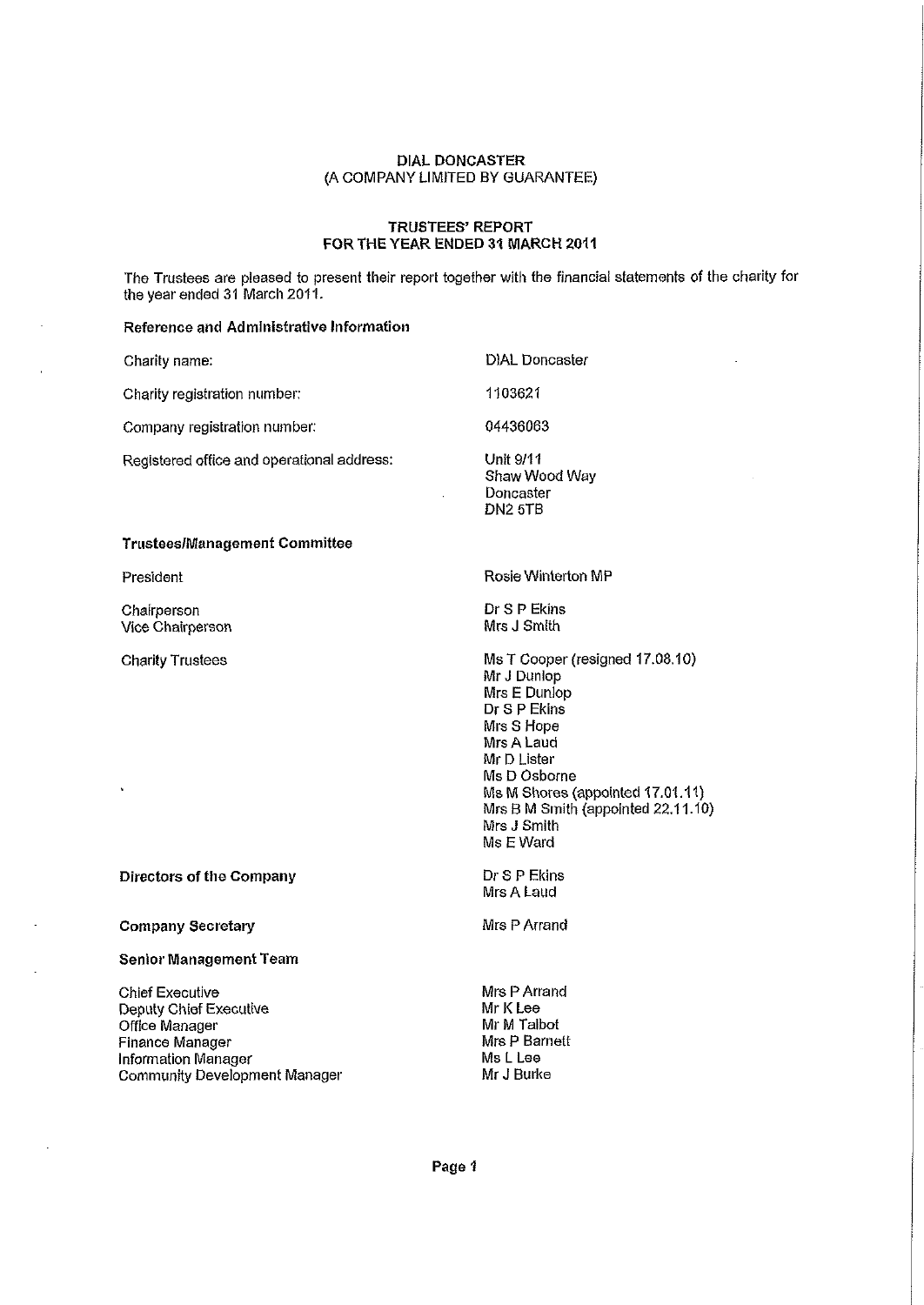# TRUSTEES' REPORT FOR THE YEAR ENDED 31 MARCH 2011

Auditors

Fountain Precinct Balm Green Sheffield Si 2JA

PKF (UK) LLP 2nd Floor

Yorkshire Bank plc St Sepulchre Gate Doncaster DN1 1SJ

Solicitors

Bankers

17-23 Thorne Road Doncaster DN1 2RP

Taylor Bracewell

## Structure, Governance and Management

#### Governing Document

DIAL Doncaster is a charitable Company Limited by Guarantee and is governed by its Memorandum and Articles. It has two Directors and a Company Secretary. In the event of the company being wound up, members are required to contribute an amount not exceeding £1.

#### Members of the Management Committee

The "Charity Trustees", for the purposes of charity law are known as Members of the Management Committee. Members of the Management Committee who served during the year and up to the date of this report are set out on page 1. Two "Trustees", Dr S P Ekins and Mrs A Laud, are also Directors of the Limited Company.

DIAL Doncaster is managed by the Management Committee comprising of up to 15 elected Trustees. The Committee is responsible for ensuring the organisation is working within the bounds of the Memorandum and Articles. Members are service users, a volunteer representative, a JP, retired business people and representatives from other charities and statutory bodies.

Committee Members are elected at its Annual General Meeting.

The Board of Trustees have a detailed knowledge in a wide range of fields (for example Manager of an organisation for Children with Special Needs, Head Occupational Therapist, Social Worker, Manager of Doncaster Partnership for Carers, etc). The Trustees provide details of their skills and experience to the charity to ensure it maintains an appropriate level of skill within the Board.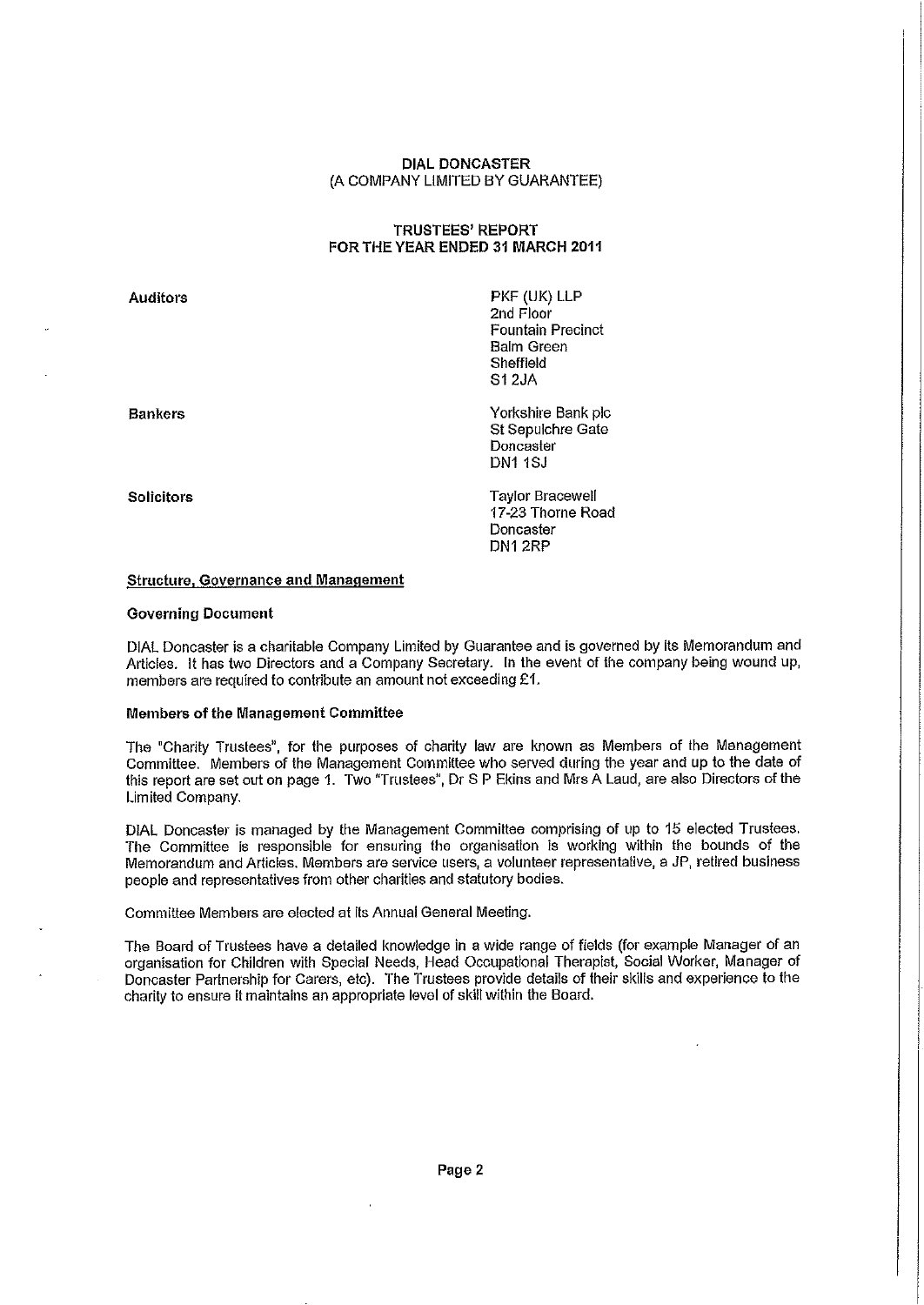## TRUSTEES' REPORT FOR THE YEAR ENDED 31 MARCH 2011

#### Trustee Induction and Training

All new Members have an Induction into the organisation and training courses are offered.

The Trustees are familiar with the work of the charity and they are encouraged to visit the services provided. New Trustees meet with the existing Committee to familiarise themselves with the charity and the context within which it operates. Areas covered:

- The obligations of Management Committee Members.
- The main documents which set out the operational framework of the charity including the Memorandum and Articles.
- Resourcing and the current financial position as set out in the latest published accounts.
- The vision and values of the charity and future plans, objectives and targets as laid out in DIAL Doncaster's Business Plan.

Trustees are also provided with information and signposted to the various Charity Commission publications.

#### Risk Management

The Trustees have examined the major strategic, business and operational risks, which the charity faces and confirm that systems have been established to mitigate the significant risks. The risk management started with an examination of core operations and categories of assets. Throughout the process the Committee and Staff determined the levels of risk the organisation could withstand and the cost effectiveness of activities the organisation could undertake to minimise the risk. The Committee considered all the different types of risk that the organisation might face. There may be some overlap, but generally these included risks arising from:

- Management Committee/legal structure.
- The fact that DIAL employs staff loss of key people, recruitment difficulties, insecure jobs, long-term sickness.
- The services the organisation offers competition, duplication of services by other organisations.
- The services delivered  $-$  loss of reputation.
- Use of information technology.
- Use of premises and equipment outgrow building, equipment becomes out of date.
- Financial procedures.
- Reliance on grants and other external factors economic climate, public sector spending cuts, loss of funding.
- Operation and success of charity shops, shop closure.
- Operation and success of holiday lodge, closure.
- Management of cash flow.

For each risk, or groups of similar risks, it was considered firstly how it was likely to occur and, secondly, how serious the impact would be.

Management Committee Members are fully aware of their responsibilities regarding the organisation.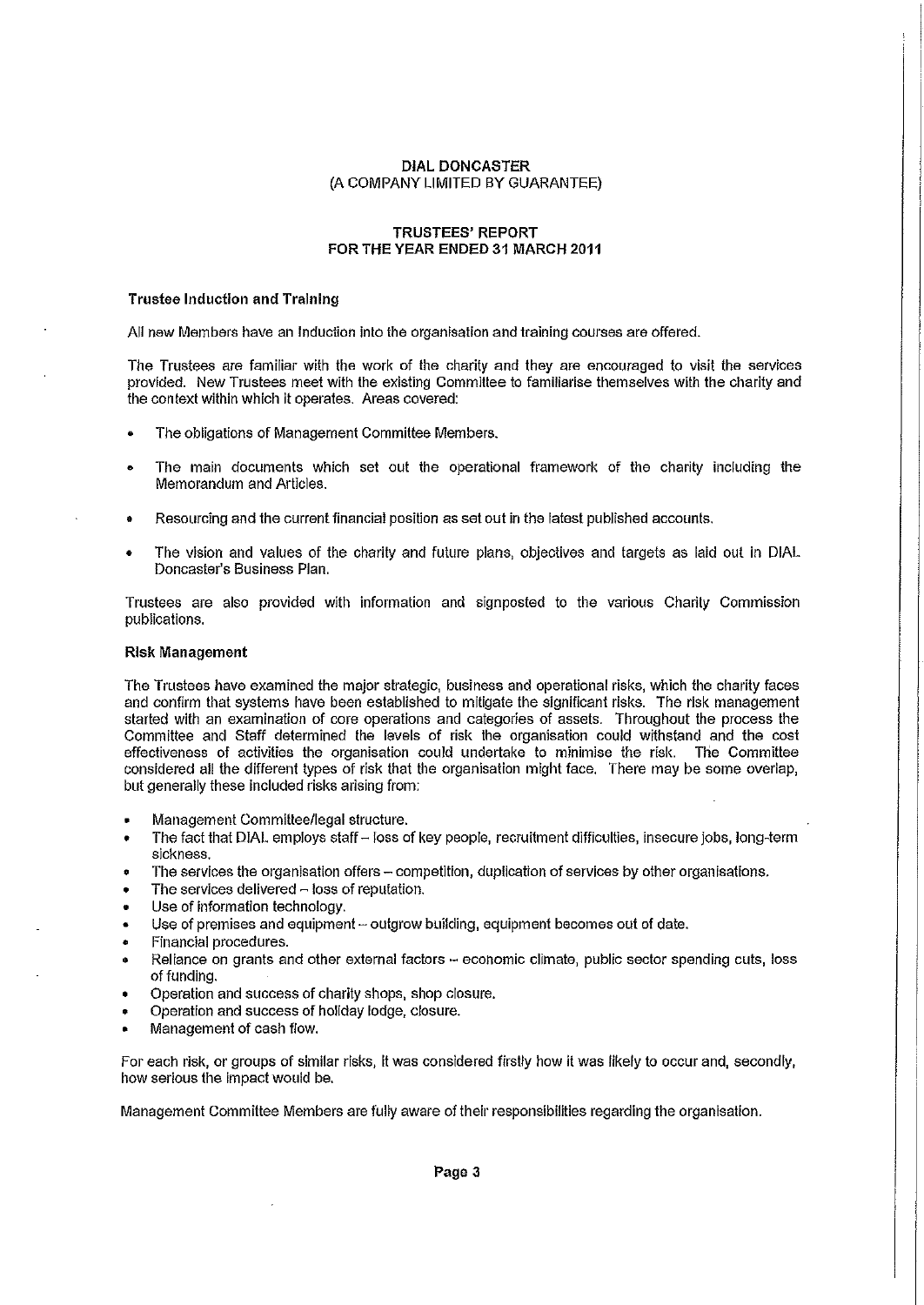## TRUSTEES' REPORT FOR THE YEAR ENDED 31 MARCH 2011

#### Organisational Structure

The Committee meets monthly and receives detailed reports from the Chief Executive and Finance Manager. The volunteers can have a representative on the Committee. At present this position is vacant. There is also a Finance Sub-Group and a Staffing Sub-Group.

Managers of the company are:

Chief Executive Deputy Chief Executive Office Manager Finance Manager Information Manager Community Development Manager

The Chief Executive is responsible to the Trustees via monthly meetings. In the absence of the Chief Executive, the Deputy Chief Executive will take on this role. All Team Leaders line manage staff and volunteers.

There are currently 21 paid staff and 42 volunteers.

#### Related Parties

DIAL Doncaster is proactive in collaborating with voluntary and statutory agencies in order to provide an appropriate service for disabled people. Cross referral Is done with other agencies and meetings are held to share information and provide mutual support.

#### Objectives and Activities

#### Key Organisational Themes and Public Benefit Statement

The organisation provides a range of high quality and continually Improving services to enhance the quality of life of disabled people throughout the Doncaster Metropolitan Borough.

#### Public Benefit Statement

The Trustees have had regard to the guidance issued by the Charity Commission In relation to Public Benefit in determining the actions and objectives of the Charity. The Trustees also confirm that they have complied with the duty in Section 4 of the Charities Act 2006.

DIAL Doncaster's services are available to people with any disability (physical, sight or hearing impairment, learning difficulties or mental health problem). The service is also offered to those with III health (e.g. cancer, heart disease), carers, statutory and voluntary healthcare professionals, and local businesses and schools that need information to support the people they are caring and providing a service for.

The Trustees feel it is clear from the Charity's objectives and aims, the targets set for the Charity and its performance against those targets that DIAL Doncaster brings substantial public benefit,

#### Information, Advice and Support

This is done primarily through the provision of information, advice and support to empower disabled people and also lead to their participation in influencing DIAL's other services, which are developed in a way that meets their needs.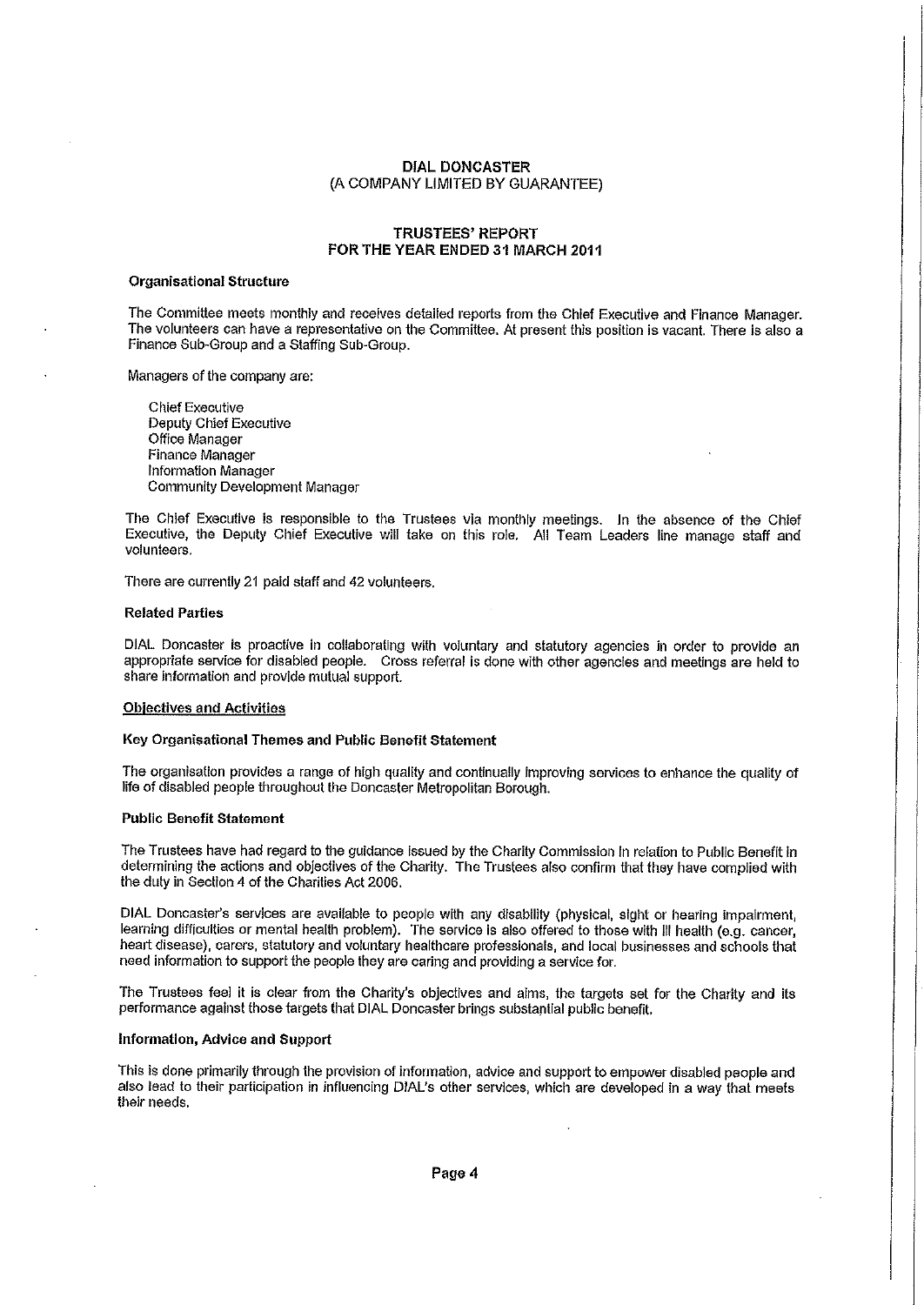### **TRUSTEES' REPORT FOR THE YEAR ENDED 31 MARCH 2011**

The service is delivered by telephone contact, letters, personal contact (office or home visits), outreach surgeries and via DIAL's webslte and seven touch screen kiosks (placed in GP surgeries and NHS Doncaster's Patient and Liaison Support Office). DIAL's service users also have direct access to the organisation's database and resources area. DIAL publishes information booklets, such as DIAL's Disability Information Guide, and fact sheets on a variety of subjects, including Equipment for Independent Living, Wheelchair Hire, Housing, Disabled Facilities Grant, Arts, Leisure, Personal Budgets, etc.

DIAL's service users often need help and support in making use of this Information. Advice and advocacy involves staff members discussing the options available and helping service users to decide on an appropriate course of action.

#### **Welfare Benefits**

DIAL Doncaster gives a full Welfare Benefits Service which assists clients to complete difficult and complicated benefits forms. A review of benefit decisions is offered and representation at Benefits Tribunals. The Benefits service can be accessed by service users at DIAL's main office, one of its satellite locations or by home visits. Telephone advice is also given to clients and information can be obtained from DIAL's website.

DIAL's Welfare Benefits Team is in its sixteenth year, having commenced in October 1994 and starting with one Welfare Benefits Officer. It now has five Specialist Advisers, two Administrative Staff and two Volunteers. The need for welfare benefits advice shows that continued expansion will remain an integral part of DIAL's services in the future and now incorporates debt and housing issues.

#### **BME Communities**

DIAL Doncaster has a Black and Minority Ethnic Community Officer who gives advice and support for Doncaster's ethnic communities. This is done via the Helpline or workshops and events. Information days are also arranged and gentle exercise classes. Four volunteers from different ethnicities (e.g. Pakistani - 2, Polish and Chinese) assist with this service.

#### **Awareness and Equality**

To promote awareness and equality within the Doncaster Metropolitan Borough, DIAL's Community Development Team run training workshops at local primary schools and after-school groups on Disability Awareness and Equality. This training is also given to other organisations. Talks to voluntary and community groups are undertaken, and DIAL staff have a presence on local and regional development bodies. DIAL Doncaster has fully accessible offices.

#### **Other Services**

Other services offered by DIAL Doncaster are:

- Access recommendations and audits
- Wheelchair hire for short term loans
- Photography Service for people needing passport, identity or blue badge photographs.
- Selling RADAR keys (national toilet scheme) and car stickers
- Charity shops for recycling goods and selling inexpensive items in deprived areas
- A holiday lodge on **the** Marton Mere site, Blackpool, that is fully adapted for disabled people
- Support with Personalisation Programme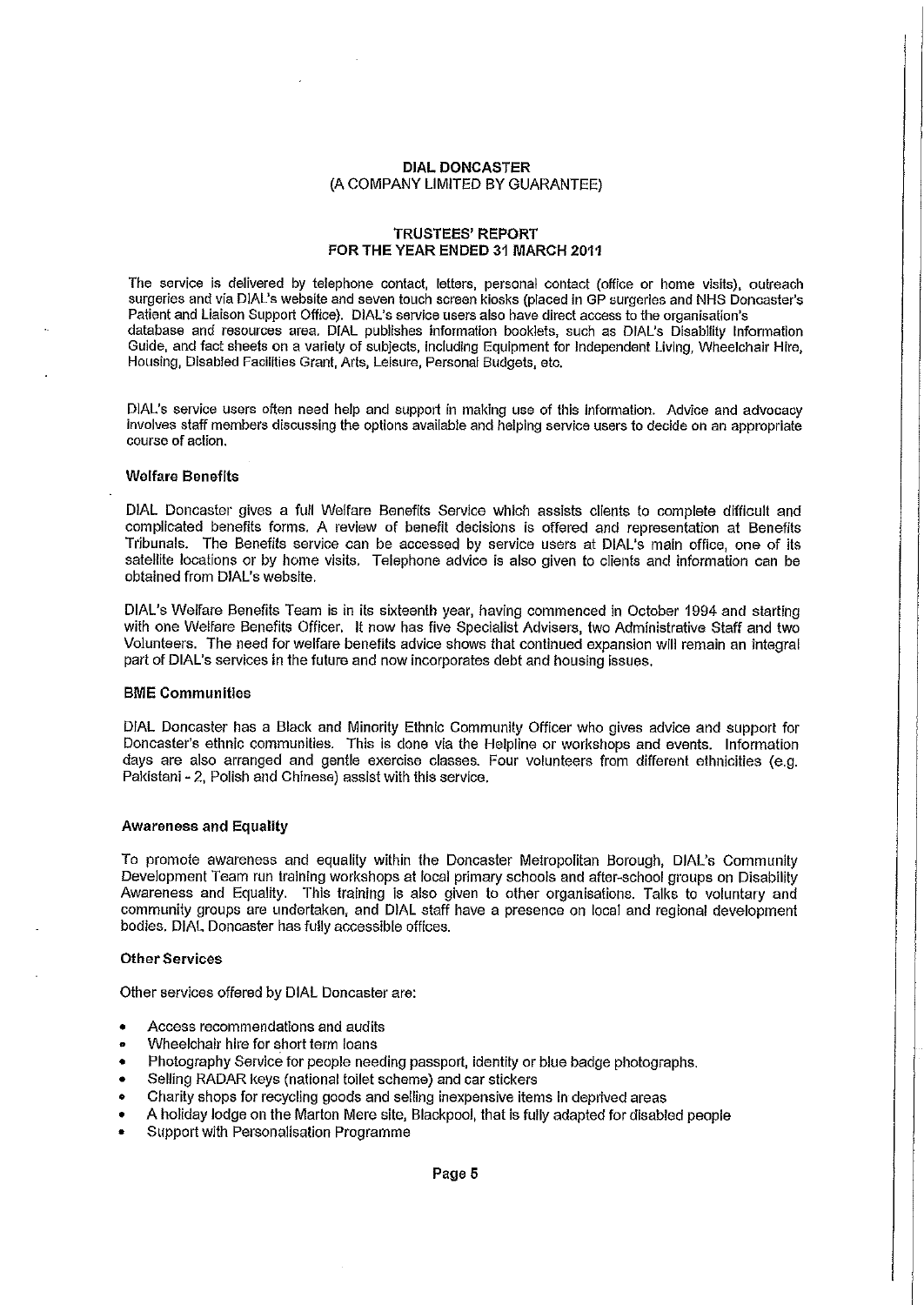#### **TRUSTEES' REPORT FOR THE YEAR ENDED 31 MARCH 2011**

#### **Aims of the Organisation**

DIAL Doncaster's Mission Statement is:

"We aim to provide an easily accessible Information and Advisory Service for people who live in the Doncaster area. By providing this service we aim to raise the awareness of disability issues in order to influence change. We aim to empower and enable disabled people to live a more enriched and independent life".

DIAL Doncaster aims to continuously improve the quality of its existing services and to introduce new services to meet the needs of its client group. The organisation will endeavour to expand all aspects of its work and, most importantly, the knowledge and skills of its paid and unpaid staff through development and training.

## **Achievements and Performance**

#### **Quality Marks**

All staff, paid and unpaid, are responsible for delivering quality services, monitoring needs and developing new services to meet them.

#### **Investors** in People

DIAL Doncaster (and its predecessor, the unincorporated charity) was the first voluntary organisation in the country to achieve this accolade in 1997 and has been successfully assessed every three years since.

#### **Community Legal Service**

DIAL has "specialist" recognition in welfare benefits and "general help with case work" for disability.

#### **ISO 9001**

**DIAL** Doncaster has been successful this year in retaining this quality mark which will help when submitting tenders for Contracts from statutory bodies.

#### **Investing in Volunteers**

DIAL Doncaster was successful in achieving this quality standard in February 2011, recognising the excellent work the organisation does with volunteers. Being one of only three organisations in Doncaster to have achieved this is a great accolade.

#### **Other Quality Marks**

The organisation also has the DIAL UK Quality Mark and Positive about Disabled People Award.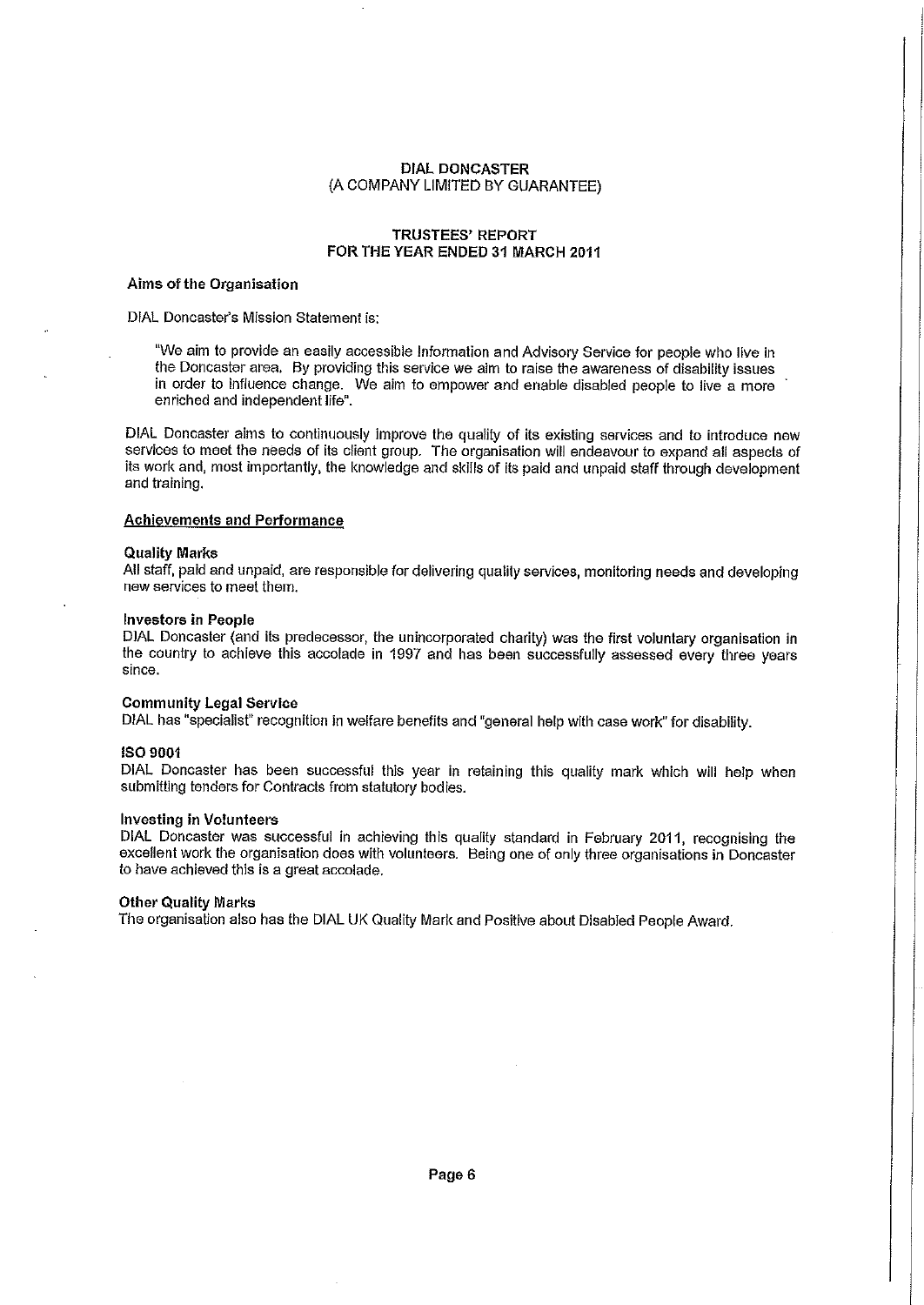## **TRUSTEES' REPORT FOR THE YEAR ENDED 31 MARCH 2011**

#### Targets for April 2010 — March 2011

- 1. To attain a Standard that improved the quality of volunteering and acknowledged the enormous contribution made by volunteers.
- 2. To support disabled people through the complex application process of personal budgets for social care.
- 3. To obtain funding for a Helpline Adviser, a Financial Inclusion Officer and to continue to organise health related workshops and exercise classes primarily for BME communities.
- 4. To continue to represent at Appeal Tribunals for people who have been refused eligible benefits.
- 5. To update and reprint DIAL's popular Disability Information Directory.

#### **Achievements against these targets**

- 1. In February 2011 DIAL was successful in achieving the Investing in Volunteers Quality Standard, awarded by Volunteering England.
- 2. DIAL was successful in obtaining funding from Lloyds TSB for a Personalisation Officer to assist people through the Personalisation Programme.
- 3. DIAL was given a three year grant from the Big Lottery Fund for its Helpline, Financial Inclusion and **BME Project.**
- 4. Three DIAL Welfare Rights Officers are now representing at Tribunals and 254 were done during the year.
- 5. 3,000 Disability Information Directories were printed and distributed.

## **Targets for April 2011 - March 2012**

- 1. To obtain further funding for a Helpline Adviser, and a Financial Inclusion Officer.
- 2. To extend our services through the Aiming High Project -- a programme for disabled children services
- 3. To retain the standard that achieved the Investing in Volunteers Quality Standard
- 4. To continue supporting disabled people through the complex application process of personal budgets for social care.
- 5. To continue to represent at Appeal Tribunals for disabled people who have been refused eligible benefits,
- 6. To update and reprint DIAL's popular Disability Information Directory.
- 7. To continue to arrange physical activities and health related workshops for people from the BME communities.
- 8. To review the business plan.

Targets are reviewed on an on-going basis.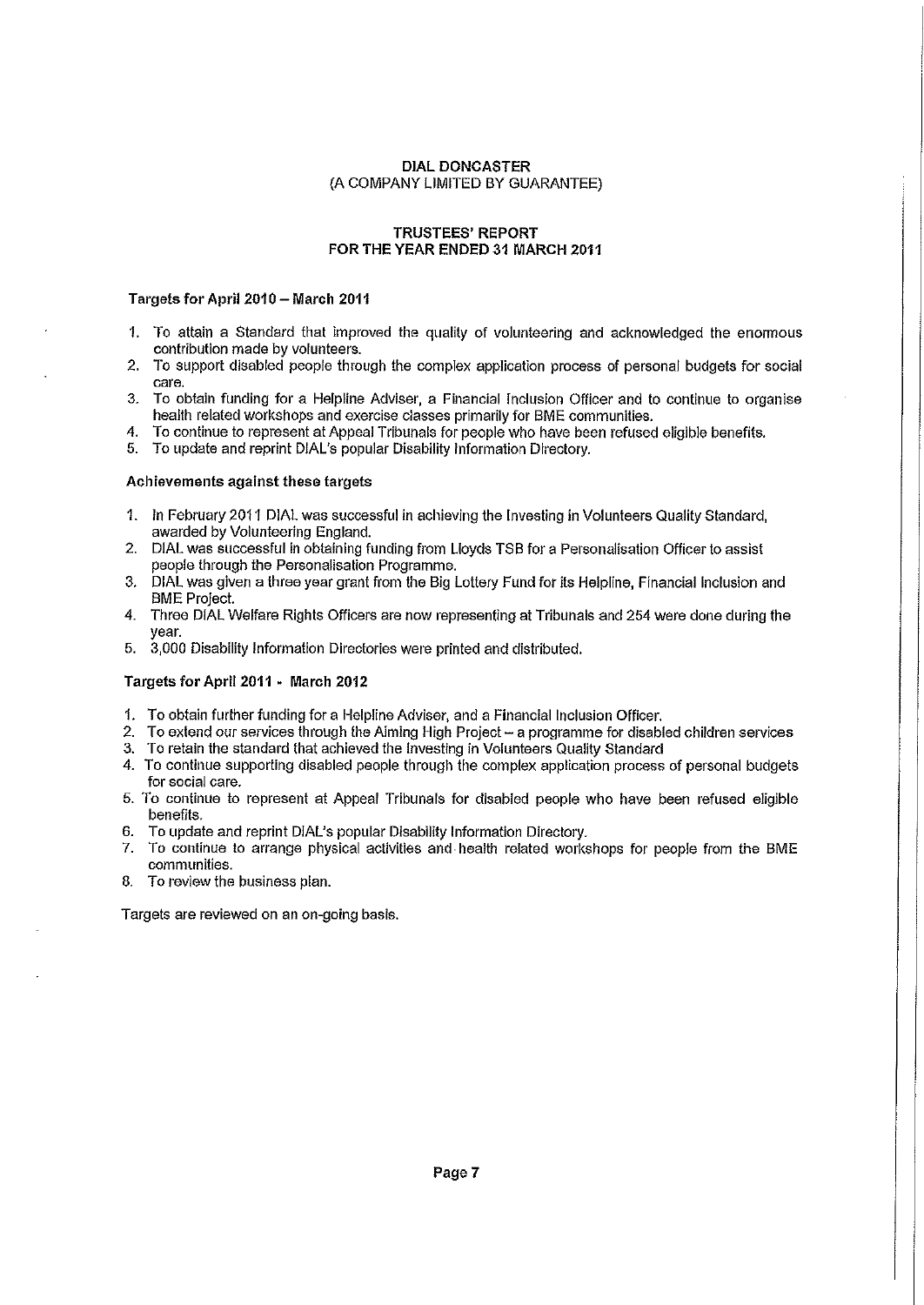## **TRUSTEES' REPORT FOR THE YEAR ENDED 31 MARCH 2011**

#### **Financial Review**

#### **Principal Funding Sources**

Doncaster MBC continues to support DIAL Doncaster with core funding.

The Big Lottery Fund has granted DIAL three year funding to provide a Helpline Adviser, BME Officer and Financial Inclusion Officer.

The Big Lottery Reaching Communities Fund continues to support Disability Awareness/Equality Training for school children and after school groups.

Funding for the DIAL On Line project and a Debt and Housing Advice Service from **NHS Doncaster ceased** from 31 March 2011.

The Coalfields Regeneration Trust funding has also ended which supported Welfare Benefits and Administration Officers.

Lloyds TSB has funded DIAL Doncaster for two years to provide a Personalisation Project.

Grants are generally for a maximum of three years and, as funders are not usually willing to finance existing projects, the Charity is still constantly searching for alternative sources of funding to enable it to continue these services and help towards sustainability.

Within DIAL's unrestricted funds there is an amount of £133,879 held as a provision against costs arising from any necessary run down in activity due to reduction or withdrawal of funding. The sum is based upon operating costs for a period of three months and any redundancy costs. Fixed assets show an amount of £28,677 in unrestricted funds and £19,969 in restricted funds.

Donations have risen slightly, from £2,565 in 2009/10 to £4,274 in 2010111. DIAL's core funding for developing existing services still remains extremely difficult and has again risen very little. The Wheelchair Hire Service is self supporting.

DIAL has had a successful year regarding funding but, as always, is still striving to look at ways of increasing its income to enable an extremely valuable service to continue for the local community.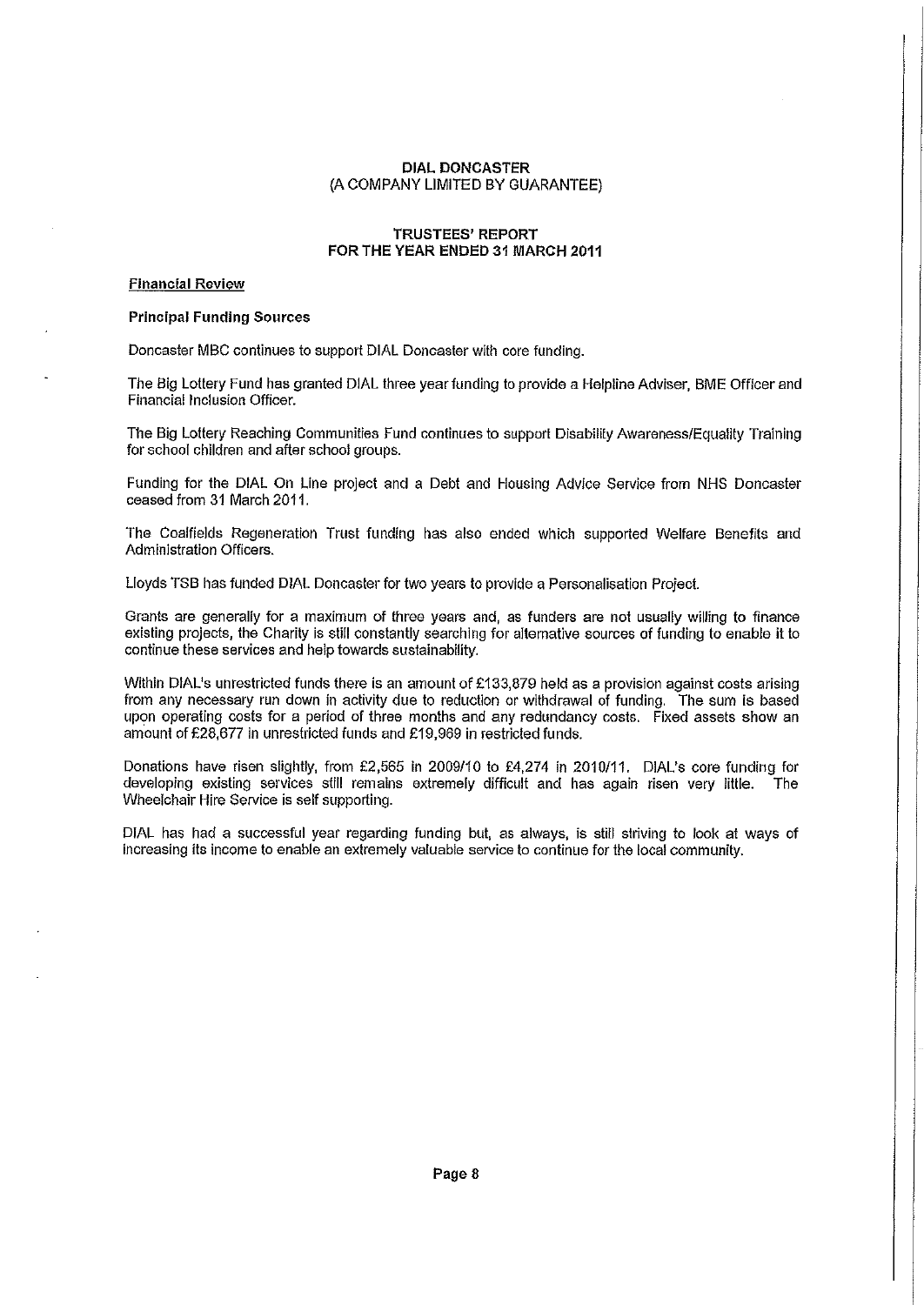### **TRUSTEES' REPORT FOR THE YEAR ENDED 31 MARCH 2011**

#### **Investment Policy**

#### **Reserves policy**

**It** is the policy of the organisation to maintain funds to provide reserves at a level which equates to approximately 3 months' run-down costs should the organisation lose its funding.

#### **Plans for the future**

DIAL Doncaster has a three-year Business Plan which sets out what the organisation is currently doing and how it intends to improve and develop over the next three years. The Plan is reviewed annually and brought to the Committee annually to discuss progress. The plan Is drawn up following a one day workshop involving trustees, paid and unpaid staff.

From this it was agreed that DIAL Doncaster should research avenues to become more sustainable and not rely entirely on grants. DIAL Doncaster is looking at charity shops, the holiday lodge, wheelchair hire and services such as access audits to help towards this.

All services provided should continue to be developed to help the growing needs of disabled people and those with ill health in the Doncaster area.

#### **Provision of Information to auditors**

So far as each of the trustees is aware at the time the report is approved

- There is no relevant audit information of which the company's auditors are unaware; and
- The trustees have taken all reasonable steps that they ought to have taken in order to make themselves aware of any relevant audit information and to establish that the auditors are aware of that information.

#### **Auditors**

The auditors, PKF (UK) LLP, will be proposed for reappointment.

This report has been prepared in accordance with the Statement of Recommended Practice: Accounting and Reporting by Charities (issued in March 2005) and in accordance with the special provisions relating to companies subject to the small companies regime within part 15 of the Companies Act 2006.

Approved by the Management Committee on 19 September 2011 and signed on its behalf by:

Dr S P Ekins

Juan P. Cuiro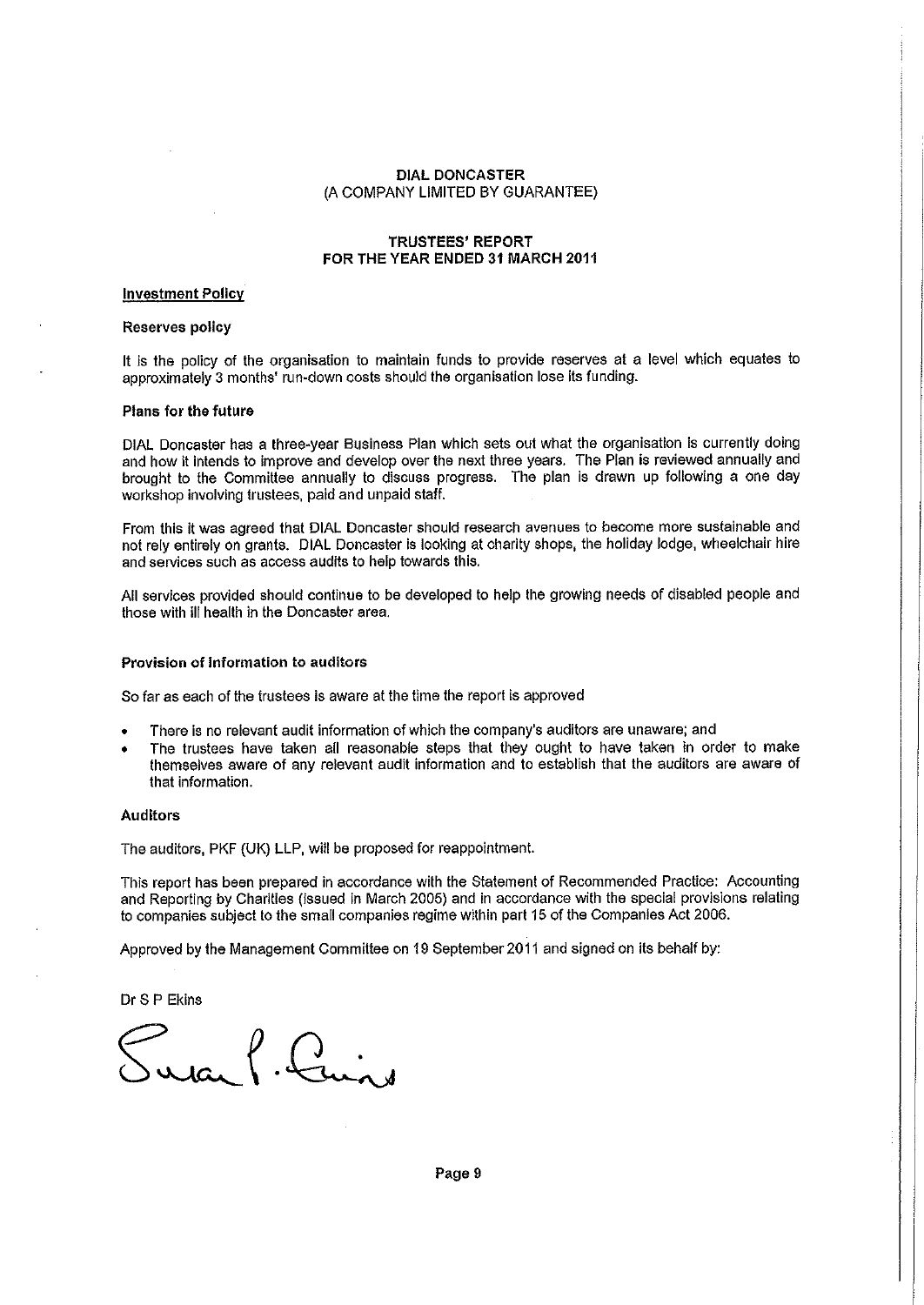## DIAL DONCASTER

## STATEMENT OF TRUSTEES' RESPONSIBILITIES FOR THE YEAR ENDED 31 MARCH 2011

The trustees are responsible for preparing the trustees' annual report and the financial statements in accordance with applicable law and United Kingdom Accounting Standards (United Kingdom Generally Accepted Accounting Practice).

Company law requires the trustees to prepare financial statements for each financial year. Under that law the trustees have elected to prepare the financial statements in accordance with United Kingdom Generally Accepted Accounting Practice (United Kingdom Accounting Standards and applicable law). Under company law the trustees must not approve the financial statements unless they are satisfied that they give a true and fair view of the state of affairs of the charity and of the incoming resources and application of resources, including its income and expenditure, of the charity for the year.

In preparing those financial statements the trustees are required to:

- select suitable accounting policies and then apply them consistently:
- observe the methods and principles in the Charities SORP;
- make judgements and estimates that are reasonable and prudent;
- prepare the financial statements on the going concern basis unless it is inappropriate to presume that the charity will continue in business.

The trustees are responsible for keeping adequate accounting records that are sufficient to show and explain the charity's transactions and disclose with reasonable accuracy at any time the financial position of the charity and enable them to ensure that the financial statements comply with the requirements of the Companies Act 2006. They are also responsible for safeguarding the assets of the charity and hence for taking reasonable steps for the prevention and detection of fraud and other irregularities.

The trustees are responsible for the maintenance and integrity of the financial information included on the charity's website. Legislation in the United Kingdom governing the preparation and dissemination of the financial statements and other information included in annual reports may differ from legislation in other jurisdictions.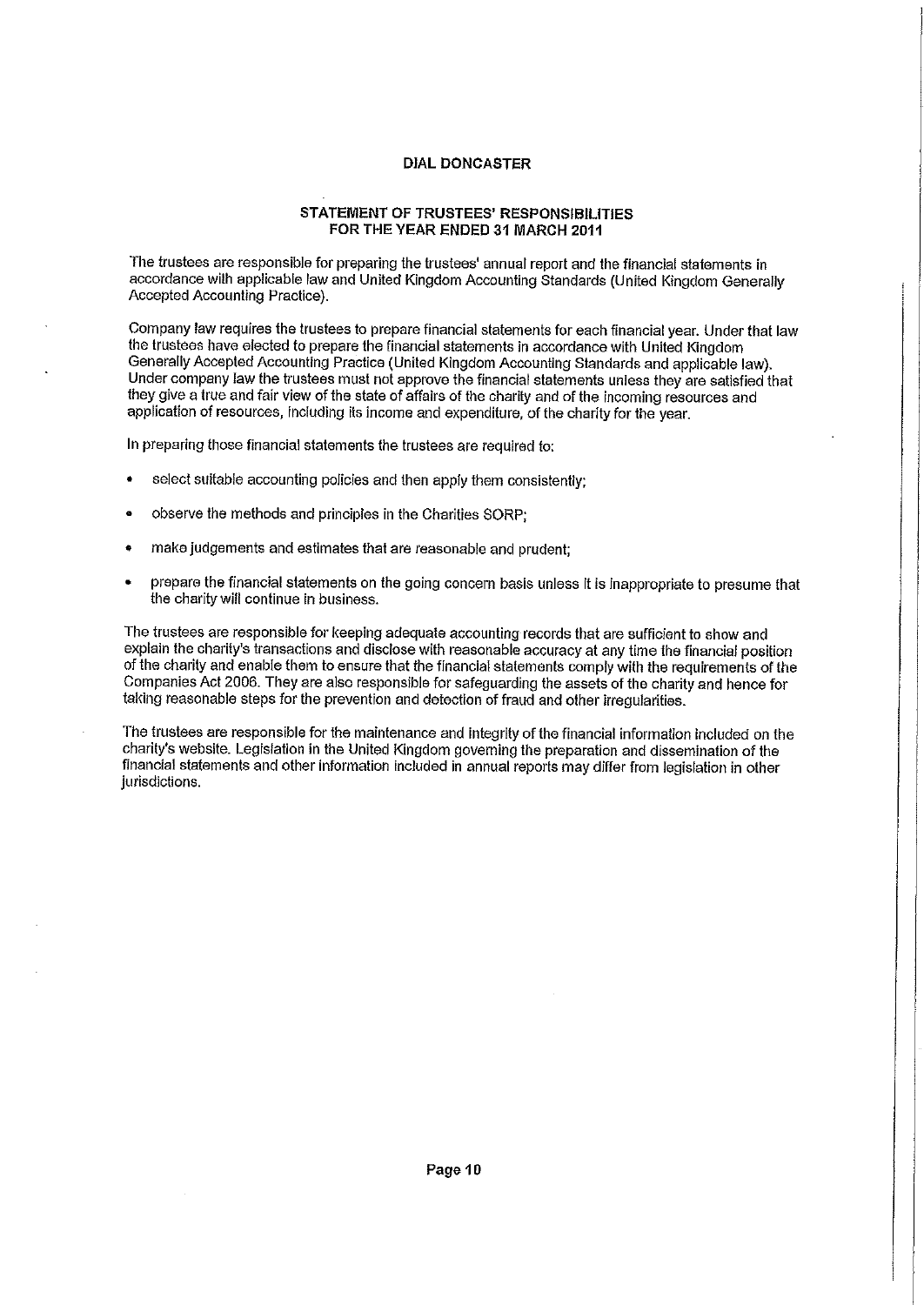## DIAL DONCASTER

# INDEPENDENT AUDITOR'S REPORT TO THE MEMBERS OF DIAL DONCASTER

We have audited the financial statements of DIAL Doncaster for the year ended 31 March 2011 which comprise the statement of financial activities, the summary income and expenditure account, the balance sheet and the related notes. The financial reporting framework that has been applied in their preparation is applicable law the Financial Reporting Standard for Smaller Entities (Effective April 2008) (United Kingdom Generally Accepted Accounting Practice applicable to Smaller Entities).

This report is made solely to the charity's members as a body, in accordance with Chapter 3 of part 16 of the Companies Act 2006. Our audit work has been undertaken so that we might state to the charity's members those matters we are required to state to them in an auditor's report and for no other purpose. To the fullest extent permitted by law, we do not accept or assume responsibility to anyone other than the charity and the charity's members as a body, for our audit work, for this report, or for the opinions we have formed.

## Respective Responsibilities of Trustees and Auditor

As explained more fully in the Statement of Trustees' Responsibilities, the Trustees (who are also the directors of the company for the purposes of company law) are responsible for the preparation of the financial statements and for being satisfied that they give a true and fair view. We have been appointed as auditor under the Companies Act 2006 and report in accordance with that Act. Our responsibility is to audit the financial statements in accordance with applicable law and International Standards on Auditing (UK and Ireland). Those standards require us to comply with the Auditing Practices Board's Ethical Standards for Auditors.

#### Scope of the audit of the financial statements

An audit involves obtaining evidence about the amounts and disclosures in the financial statements sufficient to give reasonable assurance that the financial statements are free from material misstatement, whether caused by fraud or error. This includes an assessment of: whether the accounting policies are appropriate to the charity's circumstances and have been consistently applied and adequately disclosed; the reasonableness of significant accounting estimates made by the Trustees; and the overall presentation of the financial statements. In addition, we read all the financial and non-financial information in the Annual Report to identify material inconsistencies with the audited financial statements. If we become *aware* of any apparent material misstatements or inconsistencies we consider the implications for our report.

#### Opinion on financial statements

In our opinion the financial statements:

- give a true and fair view of the state of the charity's affairs as at 31 March 2011 and of its incoming resources and application of resources, including its income and expenditure, for the year then ended;
- have been properly prepared in accordance with United Kingdom Generally Accepted Accounting Practice applicable to Smaller Entities; and
- have been prepared in accordance with the requirements of the Companies Act 2006.

# Opinion on other matters prescribed by the Companies Act 2006

In our opinion the information given in the Trustees' Annual Report for the financial year for which the financial statements are prepared is consistent with the financial statements.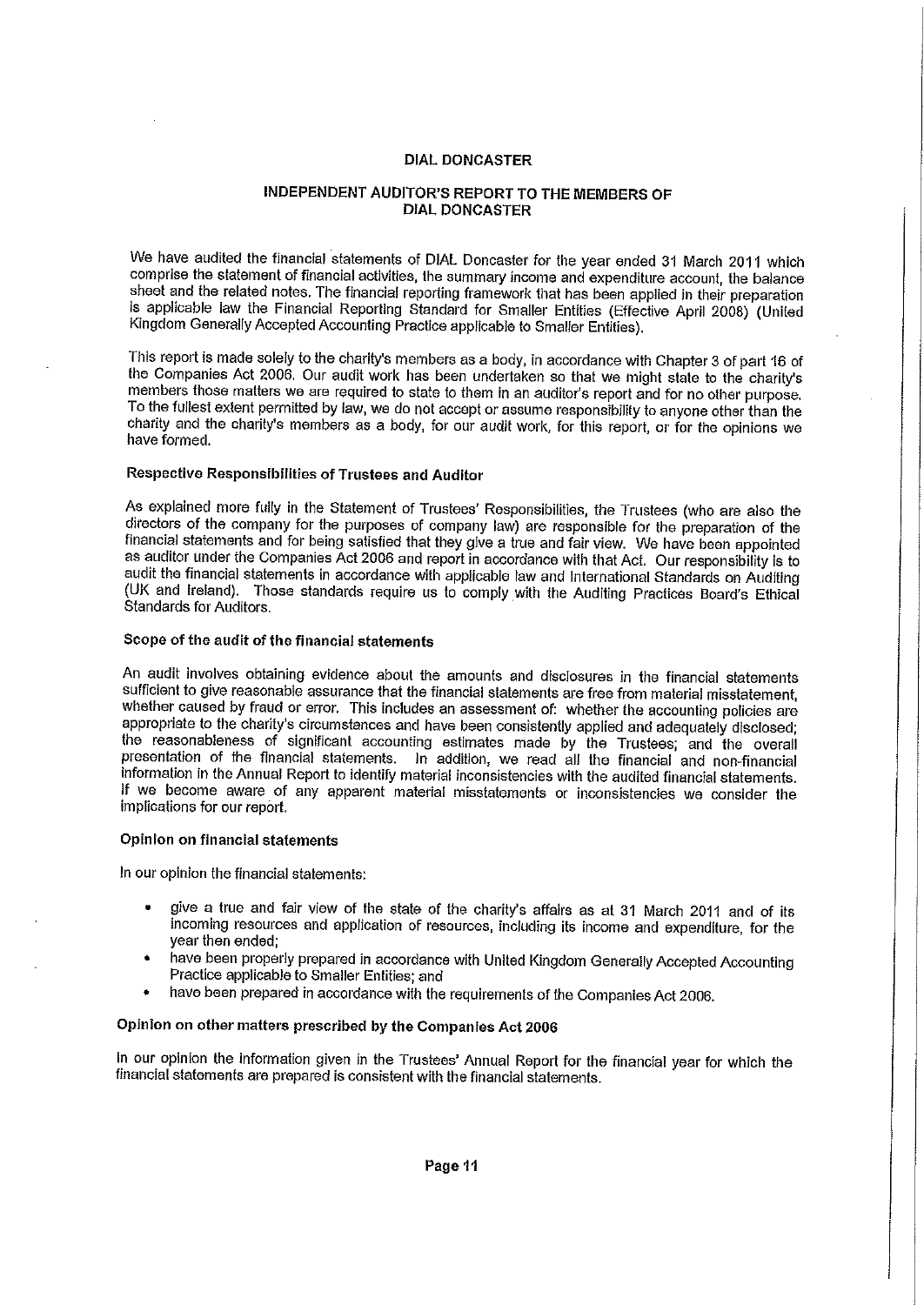## DIAL DONCASTER

## INDEPENDENT AUDITOR'S REPORT TO THE MEMBERS OF DIAL DONCASTER

## Matters on which we are required to report by exception

We have nothing to report in respect of the following matters where the Companies Act 2006 requires us to report to you if, in our opinion:

- adequate accounting records have not been kept in respect of the charity, or returns adequate for our audit have not been received from branches not visited by us; or
- the financial statements do not accord with the accounting records; or
- certain disclosures of Trustee's remuneration specified by law are not made; or
- any information or explanation to which we are entitled has not been afforded to us.
- the Trustees were not entitled to prepare the financial statements in accordance with the small companies regime and take advantage of the small companies exemption in preparing the trustees' report.

 $\mathcal{V}$ ki (uk) Ll

Edward Shepherd Senior statutory auditor For and on behalf of PKF (UK) LLP, Statutory auditor Sheffield, UK

21 October 2011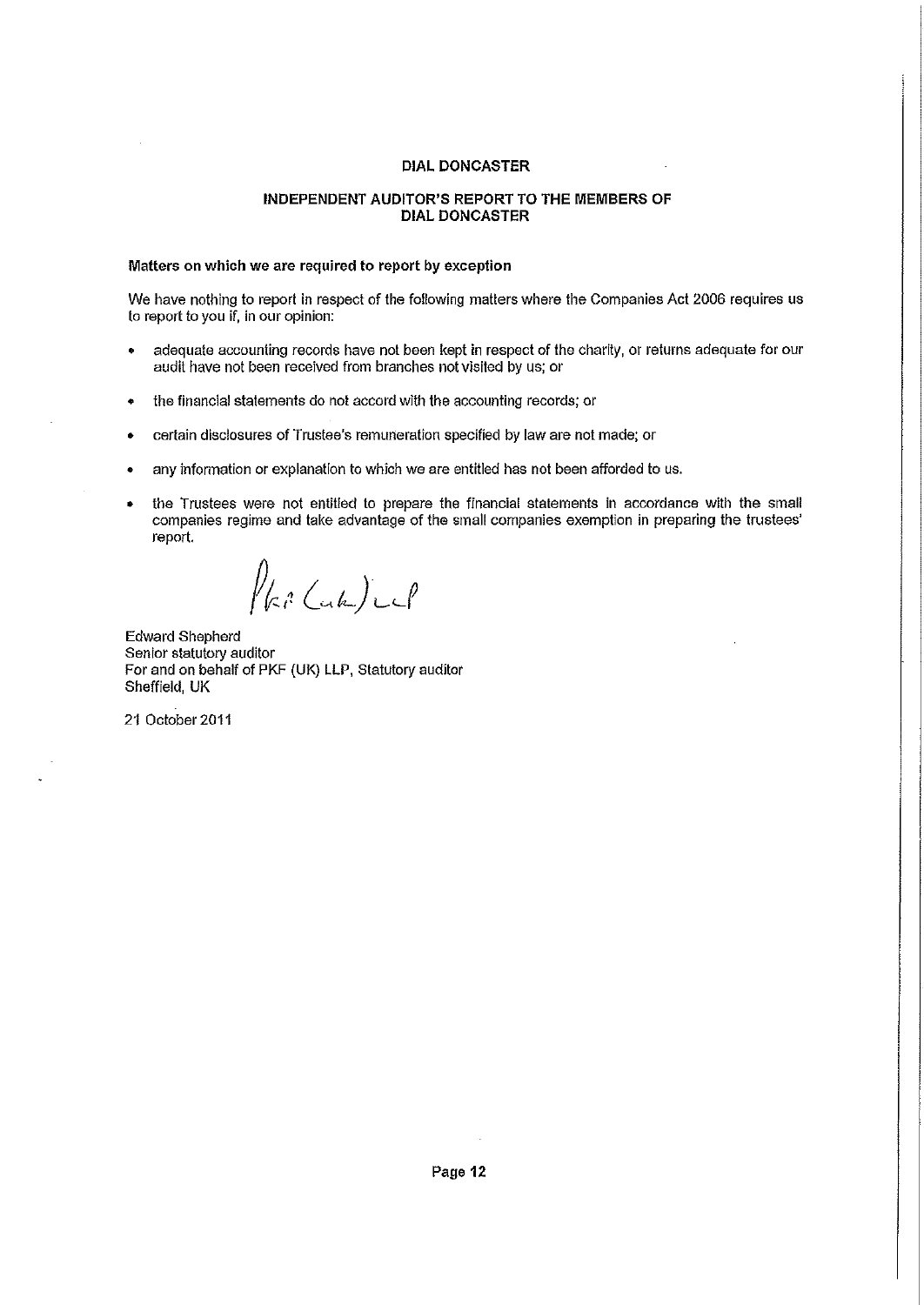## STATEMENT OF FINANCIAL ACTIVITIES (Including Income and Expenditure Account) FOR THE YEAR ENDED 31 MARCH 2011

|                                                                 |                |                              |                     | <b>Total</b>   | Total          |
|-----------------------------------------------------------------|----------------|------------------------------|---------------------|----------------|----------------|
| <b>Incoming Resources</b>                                       |                | Unrestricted<br><b>Funds</b> | Restricted<br>Funds | Funds<br>2011  | Funds<br>2010  |
|                                                                 | <b>Notes</b>   | £                            | £                   | £              | £              |
| Incoming resources from<br>generated funds:<br>Voluntary income |                |                              |                     |                |                |
| Donations and grants                                            | $\mathbf{2}$   | 4,274                        |                     | 4,274          | 2,565          |
| Activities for generating funds                                 |                |                              |                     |                |                |
| Shop income<br>Investment income                                | 3              | 185,136<br>185               |                     | 185,136<br>185 | 147,043<br>226 |
| Other income                                                    |                | 12,919                       |                     | 12,919         | 9,348          |
| Incoming resources from<br>charitable activities:               |                |                              |                     |                |                |
| Grants and contracts                                            | 4              | 113,350                      | 379,889             | 493,239        | 411,551        |
| <b>Total Incoming Resources</b>                                 |                | 315,864                      | 379,889             | 695,753        | 570,733        |
| Resources expended                                              |                |                              |                     |                |                |
| Costs of generating funds                                       | 5              | 29,851                       |                     | 29,851         | 29,860         |
| Charitable activities                                           | 6              | 199,373                      | 385,928             | 585,301        | 561,640        |
| Governance costs                                                | $\overline{7}$ | 9,718                        |                     | 9,718          | 12,050         |
| Total resources expended                                        |                | 238,942                      | 385,928             | 624,870        | 603,550        |
| Net incoming/(outgoing) resources                               |                | 76,922                       | (6,039)             | 70,883         | (32, 817)      |
| Transfer between funds                                          |                |                              |                     |                |                |
| Balances brought forward at<br>1 April 2010                     |                | 244,683                      | 49,472              | 294,155        | 326,972        |
| <b>Balances carried forward at</b><br>31 March 2011             |                | 321,605                      | 43,433              | 365,038        | 294,155        |
|                                                                 |                |                              |                     |                |                |

The statement of financial activities includes all gains and losses in the year. All incoming resources and resources expended derive from continuing activities.

 $\mathbb{R}^2$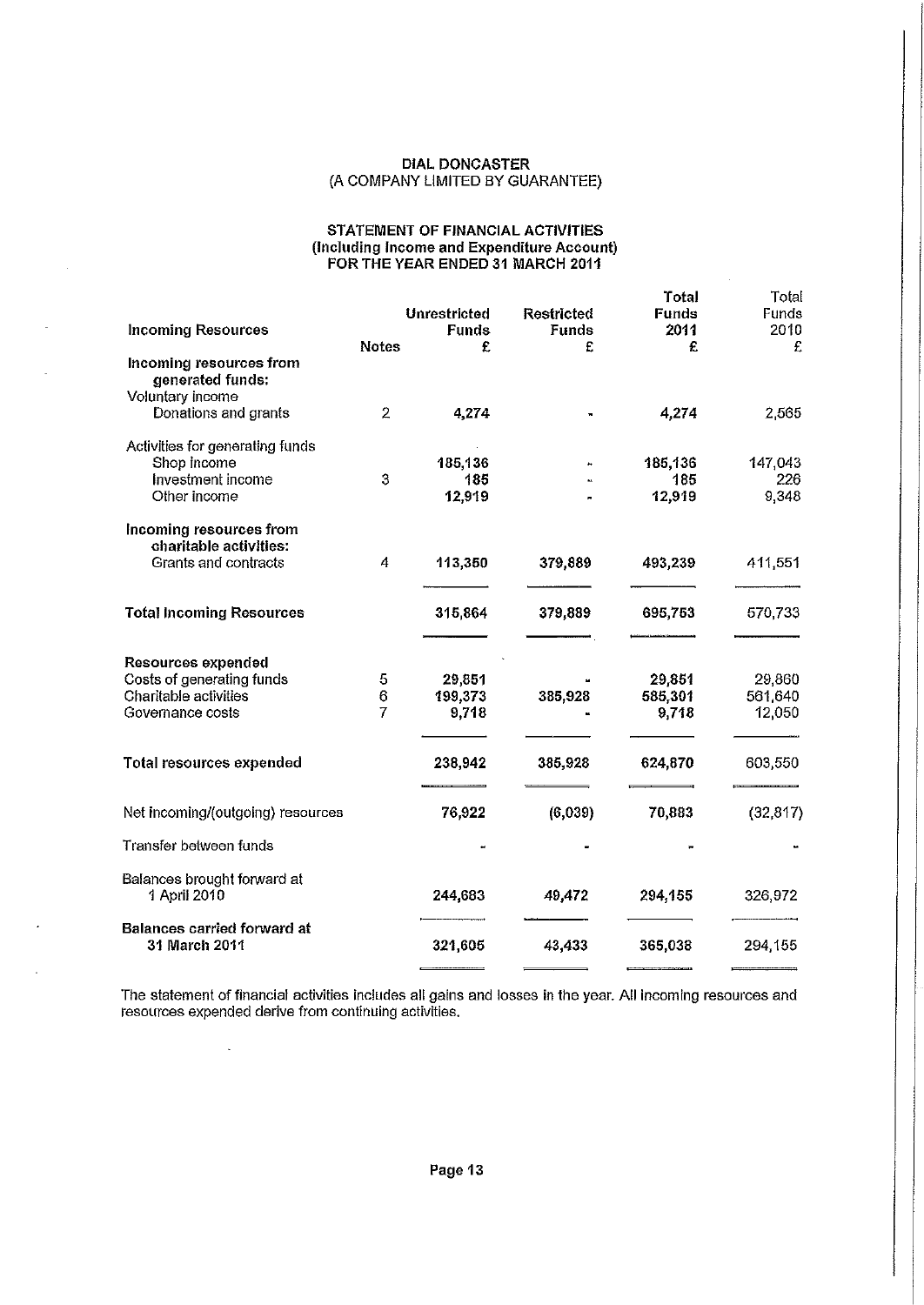## DIAL DONCASTER (A COMPANY LIMITED BY GUARANTEE) REGISTERED NUMBER: 04436063

# BALANCE SHEET AS AT 31 MARCH 2011

|                                                                             | Notes    | £                | 2011<br>£                    | £                | 2010<br>£                   |
|-----------------------------------------------------------------------------|----------|------------------|------------------------------|------------------|-----------------------------|
| <b>Fixed Assets</b><br>Tangible assets                                      | 13       |                  | 48,646                       |                  | 60,539                      |
| <b>Current Assets</b><br>Debtors<br>Cash at bank and in hand                | 14       | 9,587<br>324,433 |                              | 4,810<br>251,063 |                             |
| Creditors: amounts falling due within                                       |          | 334,020          |                              | 255,873          |                             |
| one year                                                                    | 15       | 17,628           |                              | 22,257           |                             |
| <b>Net Current Assets</b>                                                   |          |                  | 316,392                      |                  | 233,616                     |
| <b>Net Assets</b>                                                           |          |                  | 365,038                      |                  | 294,155                     |
| <b>Funds</b><br>Restricted funds<br>Unrestricted funds: designated<br>other | 16<br>17 |                  | 43,433<br>133,879<br>187,726 |                  | 49,472<br>46,356<br>198,327 |
|                                                                             | 18       |                  | 365,038                      |                  | 294 155                     |

The financial statements have been prepared in accordance with the special provisions relating to companies subject to the small companies regime within Part 15 of the Companies Act 2006 and in accordance with the Financial Reporting Standard for Smaller Entities (effective April 2008).

The financial statements were approved and authorised for issue by the board and were signed on Its behalf on 19 September 2011.

Dr S P Ekins

Chairperson<br>Sura P. Cui

Page 14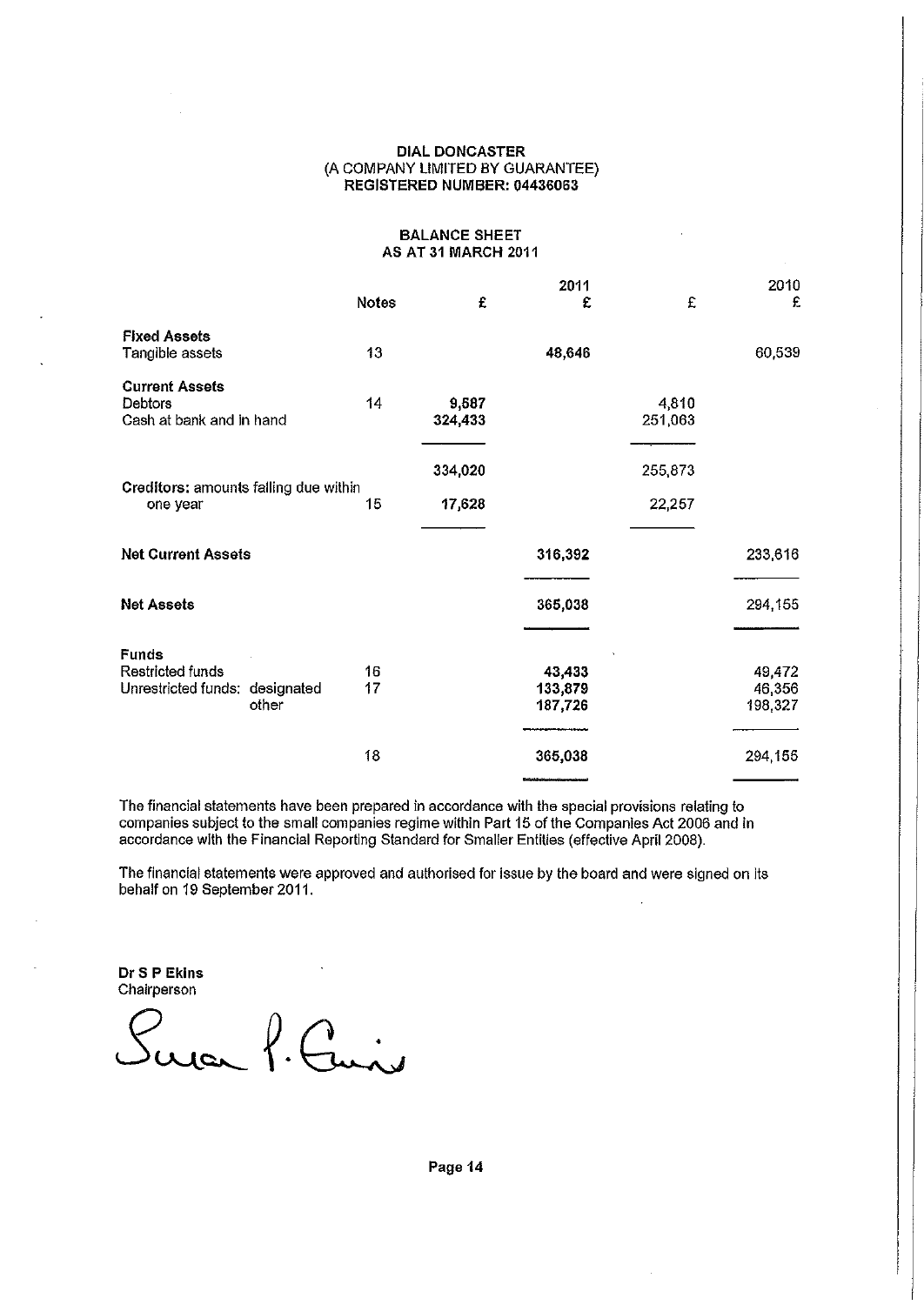## **NOTES TO THE FINANCIAL STATEMENTS FOR THE YEAR ENDED 31 MARCH 2011**

## **I. ACCOUNTING POLICIES**

The principal accounting policies are summarised below. The accounting policies have been applied consistently throughout the year and in the preceding year.

#### **a) Basis of preparation of financial statements**

The financial statements have been prepared under the historical cost basis and in accordance with the Financial Standard Reporting for Smaller Entitles (effective April 2008) and the Statement of Recommended Practice — Accounting and Reporting for Charities (SORP 2005) issued by the Charity Commission in April 2005.

The financial statements have also been prepared in accordance with the Companies Act 2006 and the Charities (Accounts and Reports) Regulations 2008.

#### **b) Fund accounting**

Unrestricted funds are available for use at the discretion of the Trustees in furtherance of the general objectives of the charity.

Restricted funds are to be used for specific purposes as laid down by the donor. Expenditure, which meets these criteria, is charged to the fund, together with a fair allocation of governance costs.

Designated funds are held as a provision against future costs arising from any necessary run down in activity due to reduction or withdrawal of funding of the charity by the main grant providers.

#### **c) Incoming resources**

All incoming resources are included in the statement of financial activities when the charity is entitled to the income and the amount can be quantified with reasonable accuracy. The following specific policies are applied to particular categories of income:

- Voluntary income is received by way of grants, donations and gifts and is included in full in the Statement of Financial Activities when receivable. Grants, where entitlement is not conditional on the delivery of a specific performance by the charity, are recognised when the charity becomes unconditionally entitled to the grant.
- Donated services and facilities are included at the value to the charity where this can be quantified. The value of services provided by volunteers has not been included in these accounts.
- Investment income is included when receivable.
- Incoming resources from grants, where related to performance and specific deliverables, are accounted for as the charity earns the right to consideration by its performance.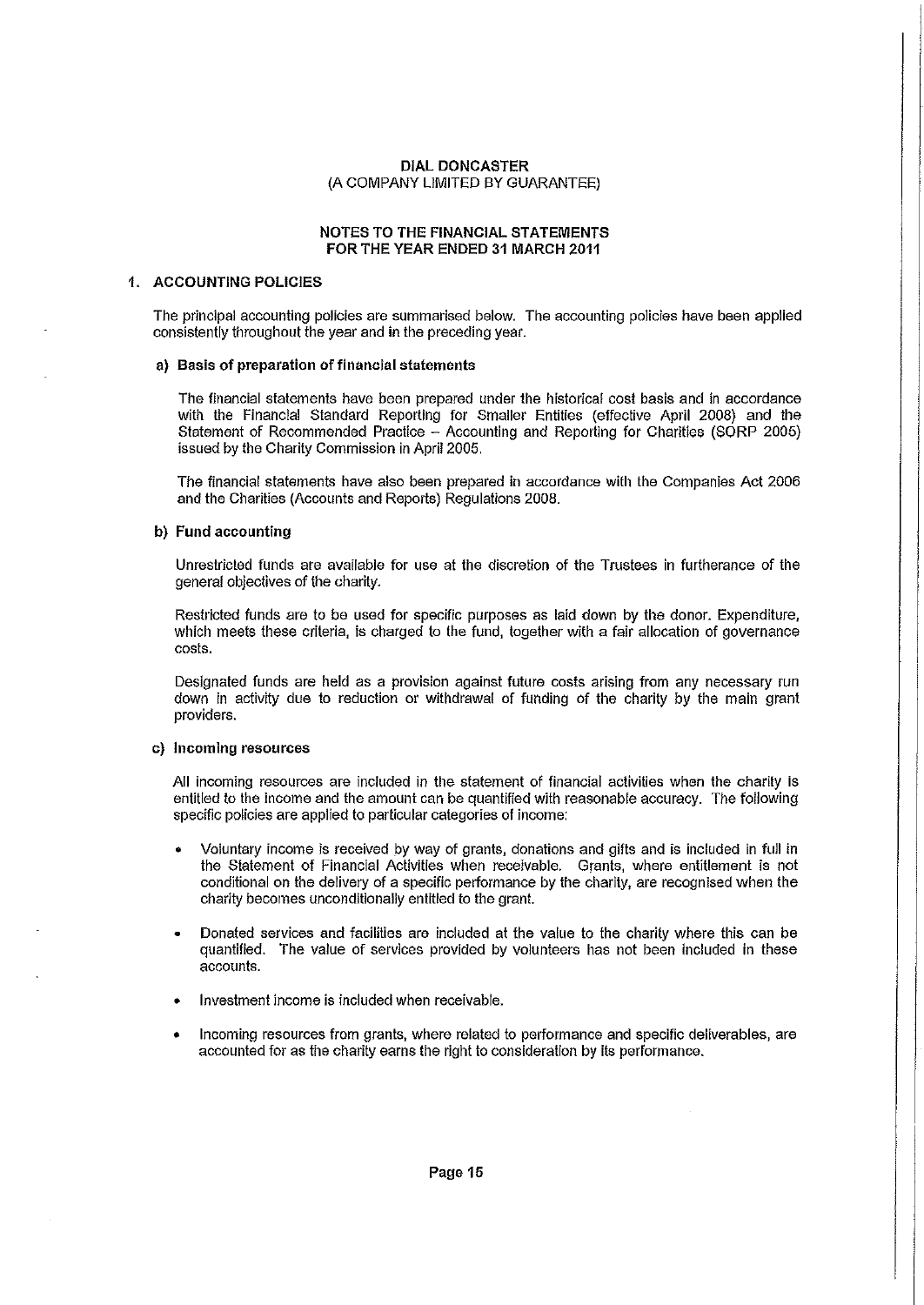#### **NOTES TO THE FINANCIAL STATEMENTS FOR THE YEAR ENDED 31 MARCH 2011**

#### **1. ACCOUNTING POLICIES (continued)**

#### **d) Resources expended**

Expenditure is recognised on an accruals basis as a liability is incurred. Expenditure includes any VAT which cannot be fully recovered, and is reported as part of the expenditure to which it relates:

- Costs of generating funds comprise the costs associated with attracting voluntary income and the costs of trading for fundraising purposes including the charity's shops.
- Charitable expenditure comprises those costs incurred by the charity in the delivery of its activities and services for its beneficiaries. It includes both costs that can be allocated directly to such activities and those costs of an indirect nature necessary to support them.
- Governance costs include those costs associated with meeting the constitutional and statutory requirements of the charity and include the audit fees and costs linked to the strategic management of the charity.
- All costs are allocated between the expenditure categories of the SoFA on a basis designed to reflect the use of the resource. Costs relating to a particular activity are allocated directly; others are apportioned on an appropriate basis, eg floor areas, per capita or estimated usage as set out in Note 8.

#### **a) Tangible fixed assets**

Tangible fixed assets are stated at cost less depreciation. Depreciation is provided at rates calculated to write off the cost of fixed assets, less their estimated residual value, over their expected useful lives on the following bases:

| Motor vehicles                          | 25% reducing balance |
|-----------------------------------------|----------------------|
| Fixtures, fittings and office equipment | 20% reducing balance |
| Computer equipment                      | 25% straight line    |
| Blackpool holiday lodge                 | 10% straight line    |

The charity has no 'de minimis' in respect of asset capitalisation.

#### **f) Operating leases**

Rentals payable under operating leases are charged in the Statement of Financial Activities evenly over the period of each lease.

#### **g) Pensions**

The charity operates a defined contribution pension scheme and the pension charge in the profit and loss account represents the amounts payable by the charity to the fund in respect of the period.

#### **h) Realised gains and losses**

Realised gains and losses arising on disposal of tangible fixed assets are Included In the Statement of Financial Activities as an incoming resource for a gain and as resources expended for a foss.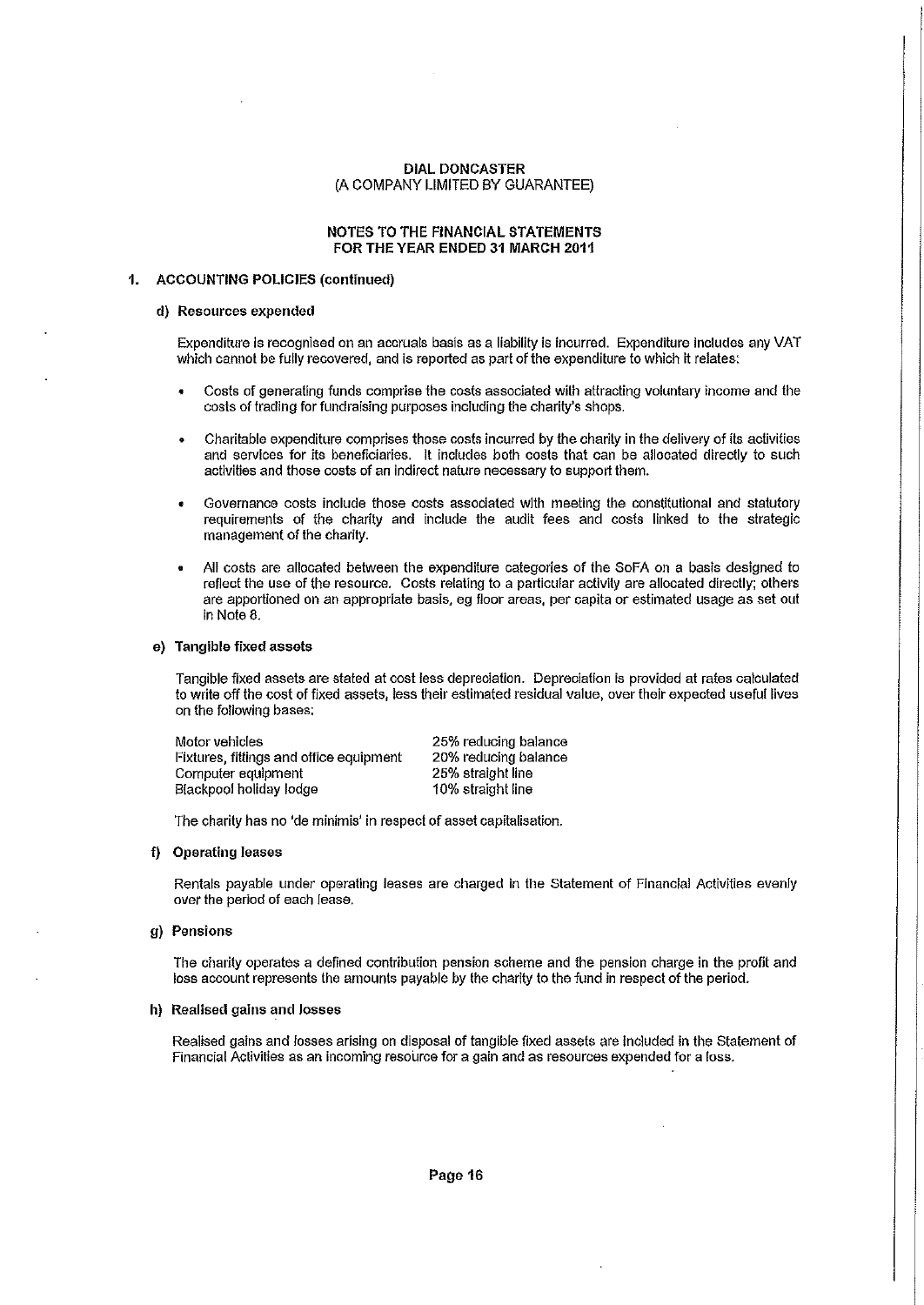# **NOTES TO THE FINANCIAL STATEMENTS FOR THE YEAR ENDED 31 MARCH 2011**

| 2. | <b>DONATIONS</b>         | <b>Unrestricted</b><br>Funds<br>2011<br>£ | Restricted<br><b>Funds</b><br>2011<br>£ | Total<br><b>Funds</b><br>2011<br>£ | Total<br><b>Funds</b><br>2010<br>£ |
|----|--------------------------|-------------------------------------------|-----------------------------------------|------------------------------------|------------------------------------|
|    | Donations                | 4,274                                     | $\blacksquare$                          | 4,274                              | 2,565                              |
| 3. | <b>INVESTMENT INCOME</b> |                                           |                                         | 2011<br>£                          | 2010<br>£                          |
|    | <b>Bank interest</b>     |                                           |                                         | 185                                | 226                                |

# **4. INCOMING RESOURCES FROM ACTIVITIES TO FURTHER THE CHARITY'S OBJECTIVES**

|                                                | <b>Unrestricted</b><br>Funds | Restricted<br><b>Funds</b> | Total<br><b>Funds</b> | Total<br><b>Funds</b> |
|------------------------------------------------|------------------------------|----------------------------|-----------------------|-----------------------|
|                                                | 2011                         | 2011                       | 2011                  | 2010                  |
|                                                | £                            | £                          | £                     | £                     |
| <b>Big Lottery Fund Grant:</b>                 |                              |                            |                       |                       |
| - Reaching Communities (1)                     |                              | 55,579                     | 55,579                | 54,019                |
| - Reaching Communities (2)                     |                              | 127,738                    | 127,738               |                       |
| - Community Fund Helpline Adviser              |                              |                            |                       | 8,692                 |
| - Doncaster Advice Service Partnership (DASP)- |                              | 50,426                     | 50,426                | 50,177                |
| <b>Coalfield Regeneration Trust:</b>           |                              |                            |                       |                       |
| - Financial Inclusion Officer                  |                              | 21,200                     | 21,200                | 24,221                |
| Department of Health                           |                              |                            |                       |                       |
| - Department of Health (ULO)                   |                              |                            |                       | 964                   |
| Doncaster New Deal for Communities             |                              |                            |                       | 37,240                |
| Doncaster Metropolitan Borough Council:        |                              |                            |                       |                       |
| - Local Authority Grant                        | 113,350                      |                            | 113,350               | 111,899               |
| <b>NHS Doncaster</b>                           |                              |                            |                       |                       |
| - DIAL On Line                                 |                              | 62,090                     | 62,090                | 62,092                |
| - Doncaster Debt/Money Advice Service          |                              | 50,356                     | 50.356                | 50,077                |
| Department of Health                           |                              |                            |                       |                       |
| - Skilled for Health                           |                              |                            |                       | 4,730                 |
| Doncaster Partnership for Carers               |                              |                            |                       | 7,440                 |
| Lloyds TSB - Personalisation                   |                              | 12,500                     | 12,500                |                       |
|                                                | 113,350                      | 379,889                    | 493,239               | 411,551               |
|                                                |                              |                            |                       |                       |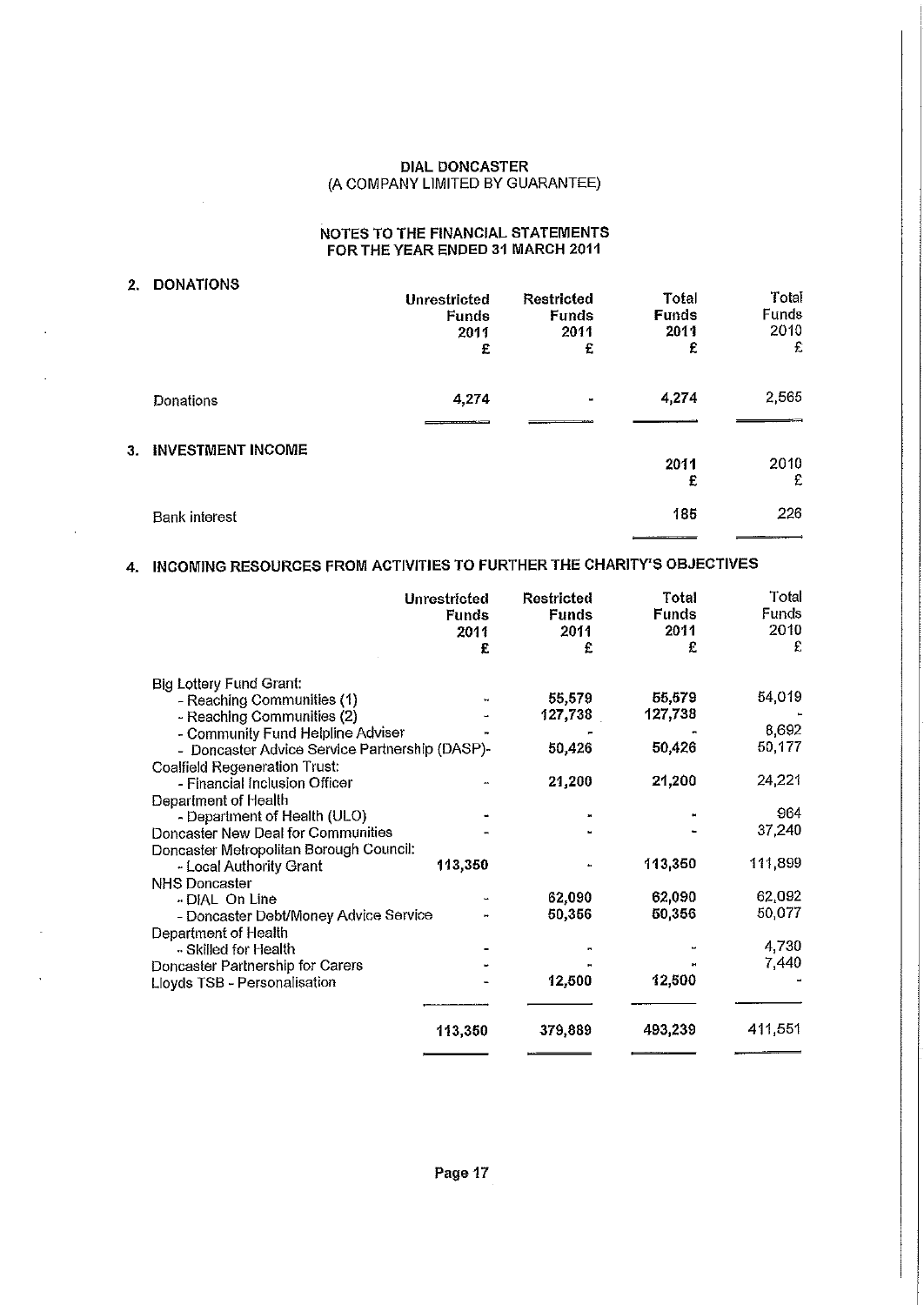$\mathcal{L}^{\text{max}}_{\text{max}}$  , where  $\mathcal{L}^{\text{max}}_{\text{max}}$ 

#### NOTES TO THE FINANCIAL STATEMENTS FOR THE YEAR ENDED 31 MARCH 2011

# 5. COSTS OF GENERATING FUNDS

 $\hat{\mathcal{A}}$ 

|                                                     | Unrestricted<br><b>Funds</b><br>2011<br>£ | <b>Restricted</b><br>Funds<br>2011<br>£            | Total<br>Funds<br>2011<br>£ | Total<br><b>Funds</b><br>2010<br>£ |
|-----------------------------------------------------|-------------------------------------------|----------------------------------------------------|-----------------------------|------------------------------------|
| Payroll<br>Publications<br>Publicity & fund raising | 29,560<br>17<br>274                       | $\blacksquare$<br>$\blacksquare$<br>$\blacksquare$ | 29,560<br>17<br>274         | 29,560<br>$\blacksquare$<br>300    |
|                                                     |                                           |                                                    |                             |                                    |
|                                                     | 29,851                                    | ×                                                  | 29,851                      | 29,860                             |
|                                                     |                                           |                                                    |                             | and the first party of             |

# 6. DIRECT CHARITABLE EXPENDITURE

|                                      | Unrestricted<br><b>Funds</b> | Restricted<br><b>Funds</b> | Total<br><b>Funds</b> | Total<br>Funds |
|--------------------------------------|------------------------------|----------------------------|-----------------------|----------------|
|                                      | 2011                         | 2011                       | 2011                  | 2010           |
|                                      | £                            | £                          | £                     | £              |
| Set up costs                         | 762                          |                            | 762                   | 8,029          |
| Access audit costs                   |                              |                            |                       | 721            |
| Blackpool holiday home               | 8,755                        |                            | 8,755                 | 4,636          |
| Wheelchair costs                     | 1,404                        |                            | 1,404                 | 1,153          |
| Printing, stationery and advertising | 642                          | 5,531                      | 6,173                 | 10,012         |
| Telephone and postage                | 1,916                        | 5,445                      | 7,361                 | 7,062          |
| Sundries                             | 2,366                        | 3,338                      | 5,704                 | 5,995          |
| Repairs                              | 5,563                        | 2,145                      | 7,708                 | 5,125          |
| <b>Computer Supplies</b>             | 246                          |                            | 246                   | 432            |
| Payroll                              | 103,453                      | 280,672                    | 384,125               | 372,681        |
| Staff training and expenses          | 2,129                        | 19,355                     | 21,484                | 20,003         |
| Rent                                 | 46,397                       | 27,478                     | 73,875                | 75,848         |
| Promotion                            | 3,269                        | 13,043                     | 16,312                | 4,336          |
| Motor expenses                       | 2,277                        | 2,170                      | 4,447                 |                |
| Maintenance kiosks                   |                              | 3,316                      | 3,316                 | 4,357          |
| Subscriptions                        | 1,779                        | 288                        | 2,067                 | 694            |
|                                      | 7,540                        | 3,144                      | 10,684                | 9,539          |
| Volunteer expenses                   | 5,965                        | 11,839                     | 17,804                | 19,426         |
| Depreciation                         | 463                          |                            | 463                   | 400            |
| Radar keys                           |                              | 2,793                      | 2,793                 |                |
| Insurance                            | 1,226                        | 1,193                      | 2,419                 | 2,597          |
| Professional charges                 |                              |                            |                       | 1,600          |
| Recruitment                          | 140                          | 4,178                      | 4,318                 | 3,160          |
| Ethnic minorities                    | 2,115                        |                            | 2,115                 | 2,824          |
| Quality marks                        |                              |                            | 966                   | 1,010          |
| P A Testing                          | 966                          |                            |                       |                |
|                                      | 199,373                      | 385,928                    | 585,301               | 561,640        |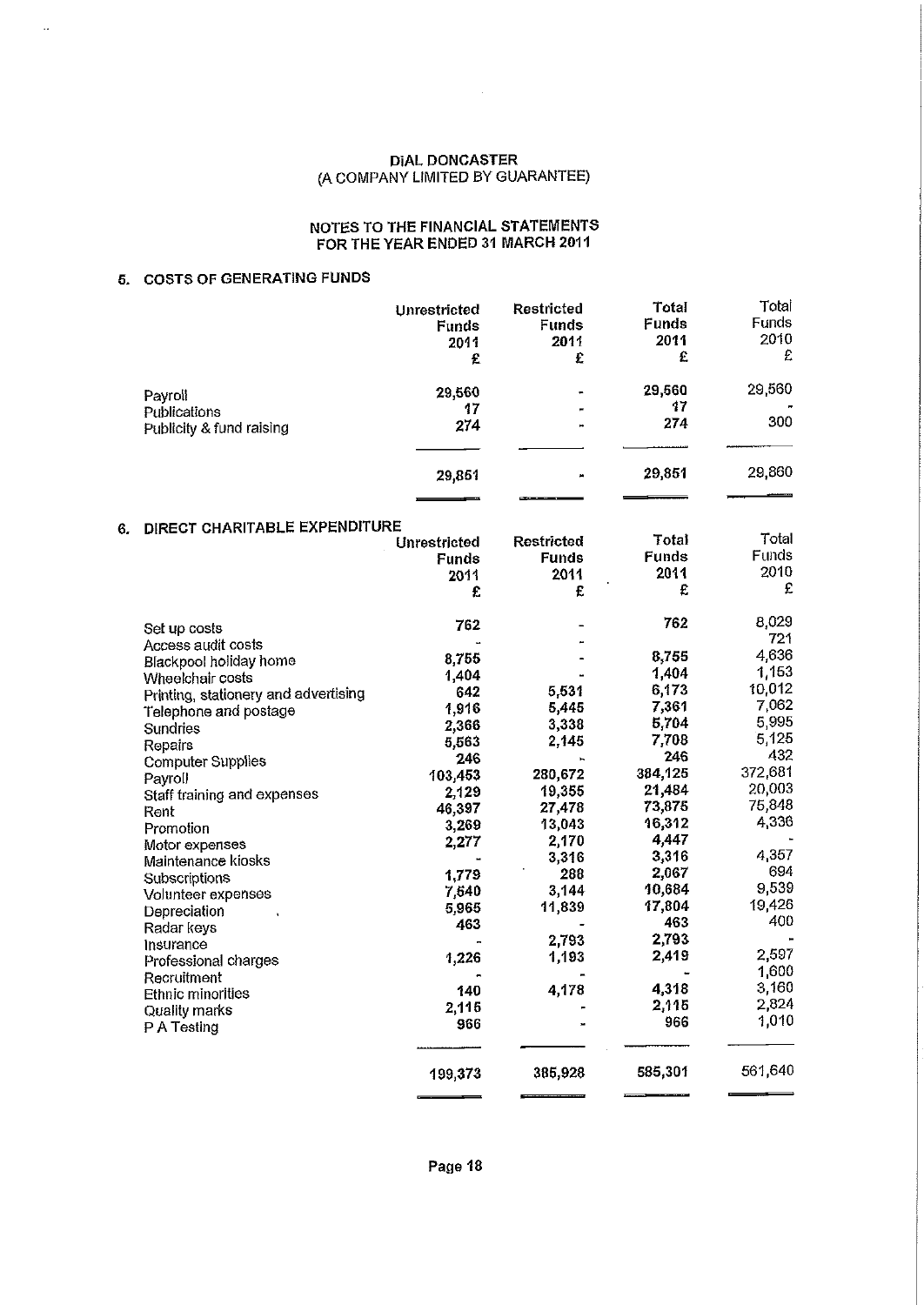## **NOTES TO THE FINANCIAL STATEMENTS FOR THE YEAR ENDED 31 MARCH 2011**

## **7. GOVERNANCE COSTS**

|              | Unrestricted | Restricted     | Total        | Total  |
|--------------|--------------|----------------|--------------|--------|
|              | <b>Funds</b> | <b>Funds</b>   | <b>Funds</b> | Funds  |
|              | 2011         | 2011           | 2011         | 2010   |
|              | £            | £              | £            | £      |
| Payroll      | 5,560        | $\blacksquare$ | 5,560        | 5,560  |
| Professional | 2,600        |                | 2,600        | 2,600  |
| Insurance    | 1,480        |                | 1,480        | 3,819  |
| Bank charges | 78           | w              | 78           | 71     |
|              | 9,718        | ÷              | 9,718        | 12,050 |

# **8. GOVERNANCE COSTS (BASIS OF ALLOCATION)**

Governance costs are calculated as follows:

- An apportionment of wages based on staff time of the wages of workers
- The audit fees for the organisation
- An apportionment of the insurance fees for the organisation
- The bank charges for the organisation

# **9. NETINCOMING RESOURCES FOR THE YEAR**

| This is stated after charging:                          | 2011<br>£      | 2010<br>£      |
|---------------------------------------------------------|----------------|----------------|
| Depreciation                                            | 17,804         | 19,426         |
| Auditors' remuneration:<br>⊶audit -<br>- other services | 2,600<br>1,600 | 2,600<br>1,500 |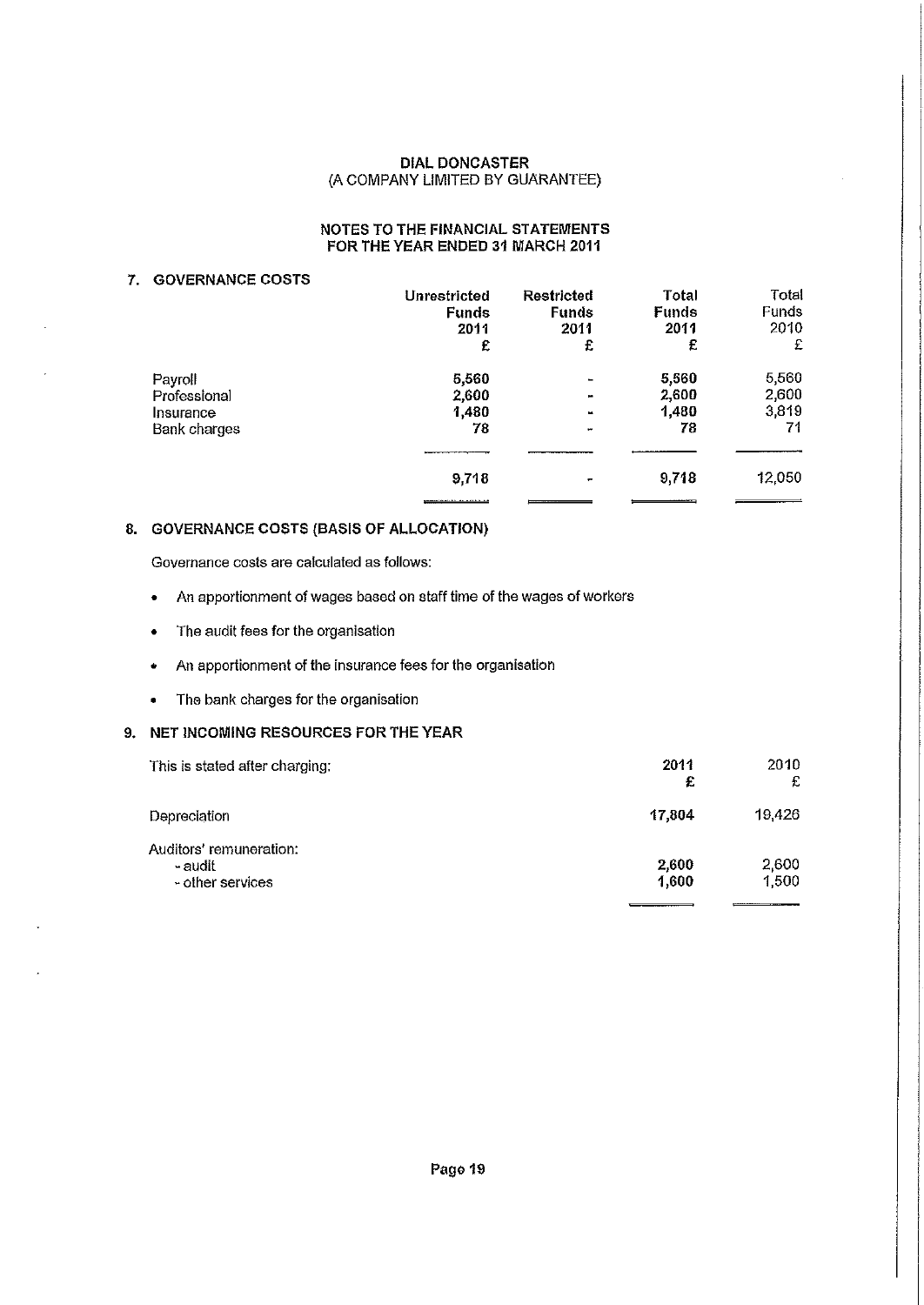# **NOTES TO THE FINANCIAL STATEMENTS FOR THE YEAR ENDED 31 MARCH 2011**

## **10. STAFF COSTS AND NUMBERS**

|                                                 | 2011    | 2010    |
|-------------------------------------------------|---------|---------|
| Staff costs were as follows:                    | £       | £       |
| Salaries and wages                              | 419.255 | 407,801 |
| Volunteers' expenses                            | 10,684  | 9,539   |
| Training costs and recruitment                  | 1,538   | 2,595   |
|                                                 | 431,477 | 419,935 |
| No employee earned more than £60,000 per annum. |         |         |
|                                                 | 2011    | 2010    |
| Average number of employees                     | Number  | Number  |
| Staff<br>.                                      | 21      | 20      |

## **11. TRUSTEE REMUNERATION & RELATED PARTY TRANSACTIONS**

No members of the Management Committee received any remuneration during the year. Travel costs amounting to £Nil (2010: £Nil) were reimbursed to 0 (2010: 0) members of the Management Committee.

Volunteers **38** 37

No Trustee or other person related to the charity had any personal interest in any contract or transaction entered into by the charity during the year (2010: Nil).

## **12. TAXATION**

No provision is made for taxation as the company is a charity entitled to the exemption afforded by Section 505 of the Income and Corporation Taxes Act 1988.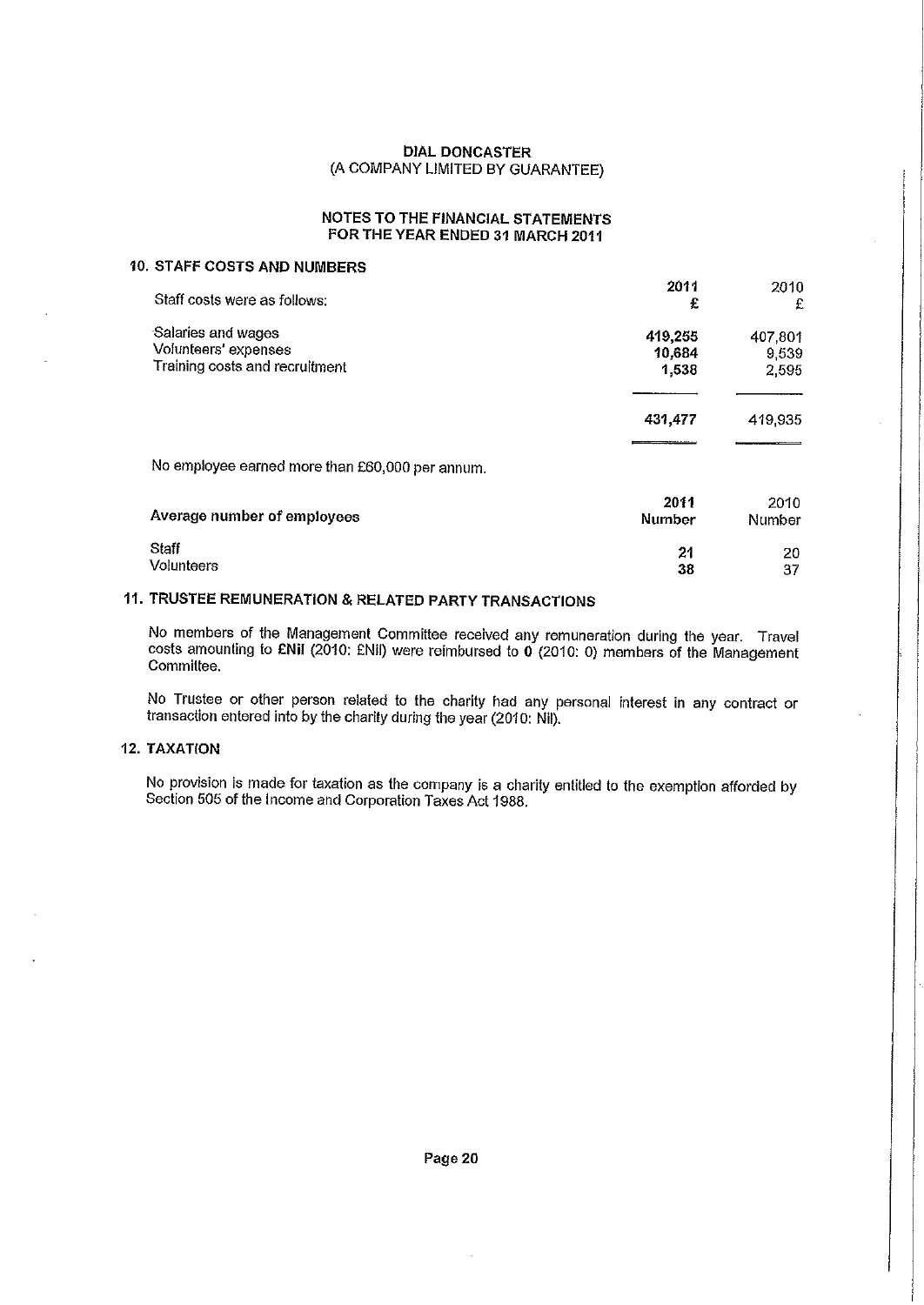#### NOTES TO THE FINANCIAL STATEMENTS FOR THE YEAR ENDED 31 MARCH 2011

# 13. TANGIBLE FIXED ASSETS

 $\overline{a}$ 

 $\ddot{\phantom{0}}$ 

 $\mathcal{L}$ 

 $\mathcal{L}$ 

|                                      | Motor vehicles, |                  |              |
|--------------------------------------|-----------------|------------------|--------------|
|                                      | fixtures,       |                  |              |
|                                      | fittings &      | <b>Blackpool</b> |              |
|                                      | computer        | Holiday          |              |
|                                      | equipment       | Lodge            | <b>Total</b> |
|                                      | £               | £                | £            |
| <b>Cost or valuation</b>             |                 |                  |              |
| At 1 April 2010                      | 106,476         | 21,096           | 127,572      |
| Additions                            | 5,911           |                  | 5,911        |
|                                      |                 |                  |              |
| At 31 March 2011                     | 112,387         | 21,096           | 133,483      |
| Depreciation                         |                 |                  |              |
| At 1 April 2010                      | 60,863          | 6,170            | 67,033       |
| Charge for the year                  | 15,694          | 2,110            | 17,804       |
|                                      |                 |                  |              |
| At 31 March 2011                     | 76,557          | 8,280            | 84,837       |
| Net book value                       |                 |                  |              |
| At 31 March 2011                     | 35,830          | 12,816           | 48,646       |
| At 1 April 2010                      | 45,613          | 14,926           | 60,539       |
| 14. DEBTORS                          |                 |                  |              |
|                                      |                 | 2011<br>£        | 2010<br>£    |
| Prepayments and accrued income       |                 | 9,587            | 4,810        |
|                                      |                 |                  |              |
| <b>15. CREDITORS</b>                 |                 |                  |              |
|                                      |                 | 2011             | 2010         |
|                                      |                 | £                | £            |
| Amounts falling due within one year: |                 |                  |              |
| Taxation and social security         |                 | 8,810            | 8,969        |
| Other creditors and deferred income  |                 | 8,818            | 13,288       |
|                                      |                 | 17,628           | 22,257       |
|                                      |                 |                  |              |

 $\mathcal{A}^{\mathcal{A}}$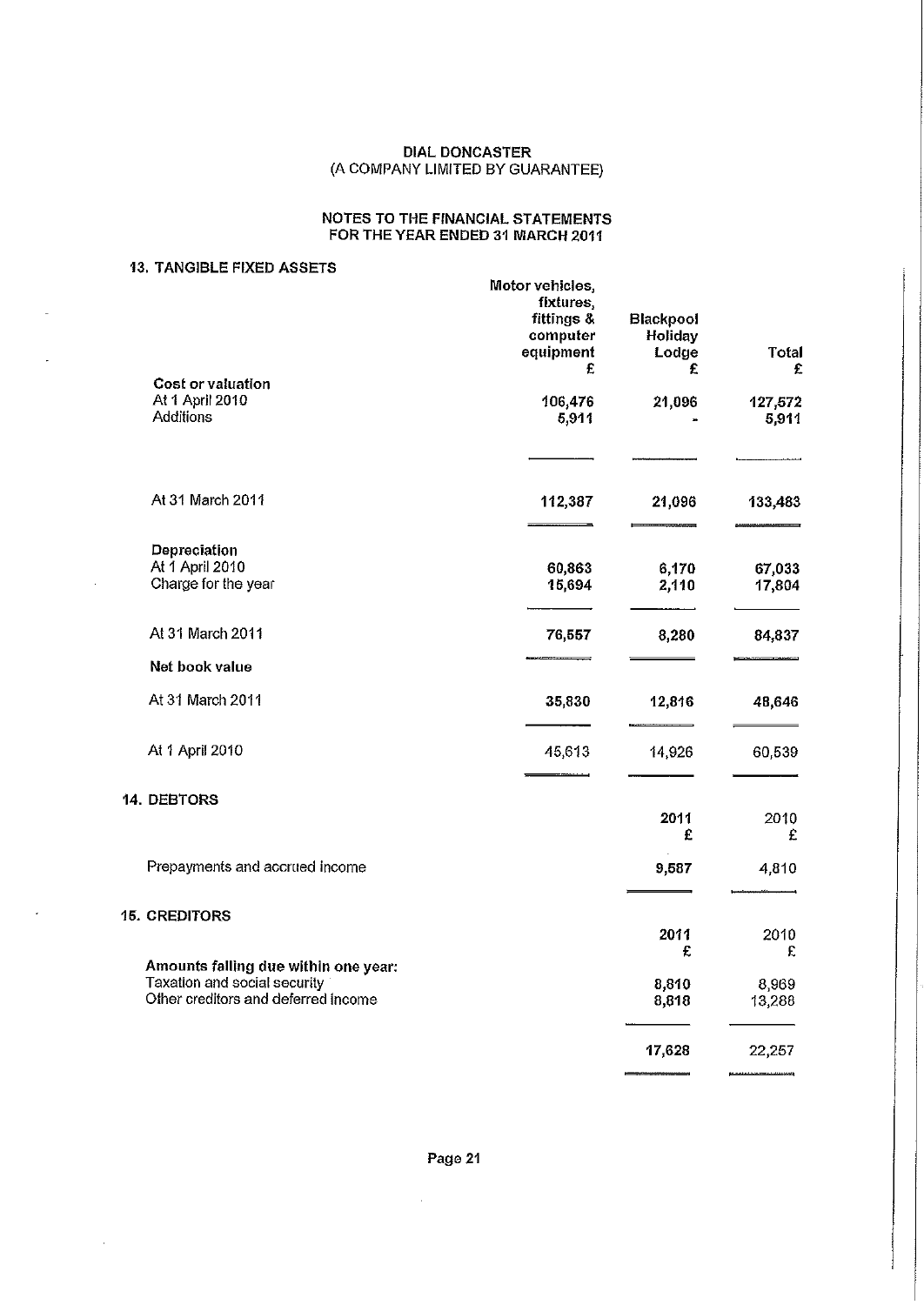# **NOTES TO THE FINANCIAL STATEMENTS FOR THE YEAR ENDED 31 MARCH 2011**

# **16. RESTRICTED FUNDS**

 $\ddot{\phantom{a}}$ 

|                                        |          | <b>Balance</b> Movement in resources |                   | Fund            | <b>Balance</b> |
|----------------------------------------|----------|--------------------------------------|-------------------|-----------------|----------------|
|                                        | 01.04.10 |                                      | Incoming Outgoing | <b>Transfer</b> | 31.03.11       |
|                                        | £        | £                                    | £                 | £               | £              |
| Big Lottery Fund Grant:                |          |                                      |                   |                 |                |
| - Reaching Communities (1)             | 1.097    | 55,579                               | 55.891            |                 | 785            |
| - Reaching Communities (2)             |          | 127,738                              | 127,738           |                 |                |
| - Awards for All (Server)              | 1,949    |                                      | 1.949             |                 |                |
| - Doncaster Advice Service Partnership | 3,293    | 50,426                               | 50,129            |                 | 3,590          |
| <b>Community Legal Services:</b>       |          |                                      |                   |                 |                |
| - Helpline                             | 172      |                                      | 172               |                 |                |
| <b>Coalfield Regeneration Trust:</b>   |          |                                      |                   |                 |                |
| - Welfare Benefits Officer             | 47       |                                      | 47                |                 |                |
| - Financial Inclusion Officer          | 1,006    | 21,200                               | 22,206            |                 |                |
| - Van                                  | 14,764   |                                      | 5,106             |                 | 9,658          |
| - Security                             | 4,138    |                                      | 1,308             |                 | 2,830          |
| South Yorkshire Key Fund               |          |                                      |                   |                 |                |
| - Shop                                 | 2,528    |                                      | 2,417             |                 | 111            |
| South Yorkshire Community Foundation   | 4,710    |                                      | 1 3 5 2           |                 | 3,358          |
| <b>DMBC</b>                            |          |                                      |                   |                 |                |
| - Roller shutters                      | 498      |                                      | 340               |                 | 158            |
| Wheelchair Hire Service                | 7,291    |                                      | 228               |                 | 7,063          |
| NHS Doncaster:                         |          |                                      |                   |                 |                |
| - Dial on Line                         |          | 62,090                               | 62,090            |                 |                |
| - Doncaster debt/money Advice Service  |          | 50,356                               | 50,356            |                 |                |
| <b>Clothworkers Foundation</b>         | 7,979    |                                      | 2.044             |                 | 5,935          |
| Lloyds TSB - Personalisation           |          | 12,500                               | 2,555             |                 | 9,945          |
|                                        |          |                                      |                   |                 |                |
|                                        | 49,472   | 379,889                              | 385,928           |                 | 43,433         |
|                                        |          |                                      |                   |                 |                |

 $\mathcal{L}^{\mathcal{L}}$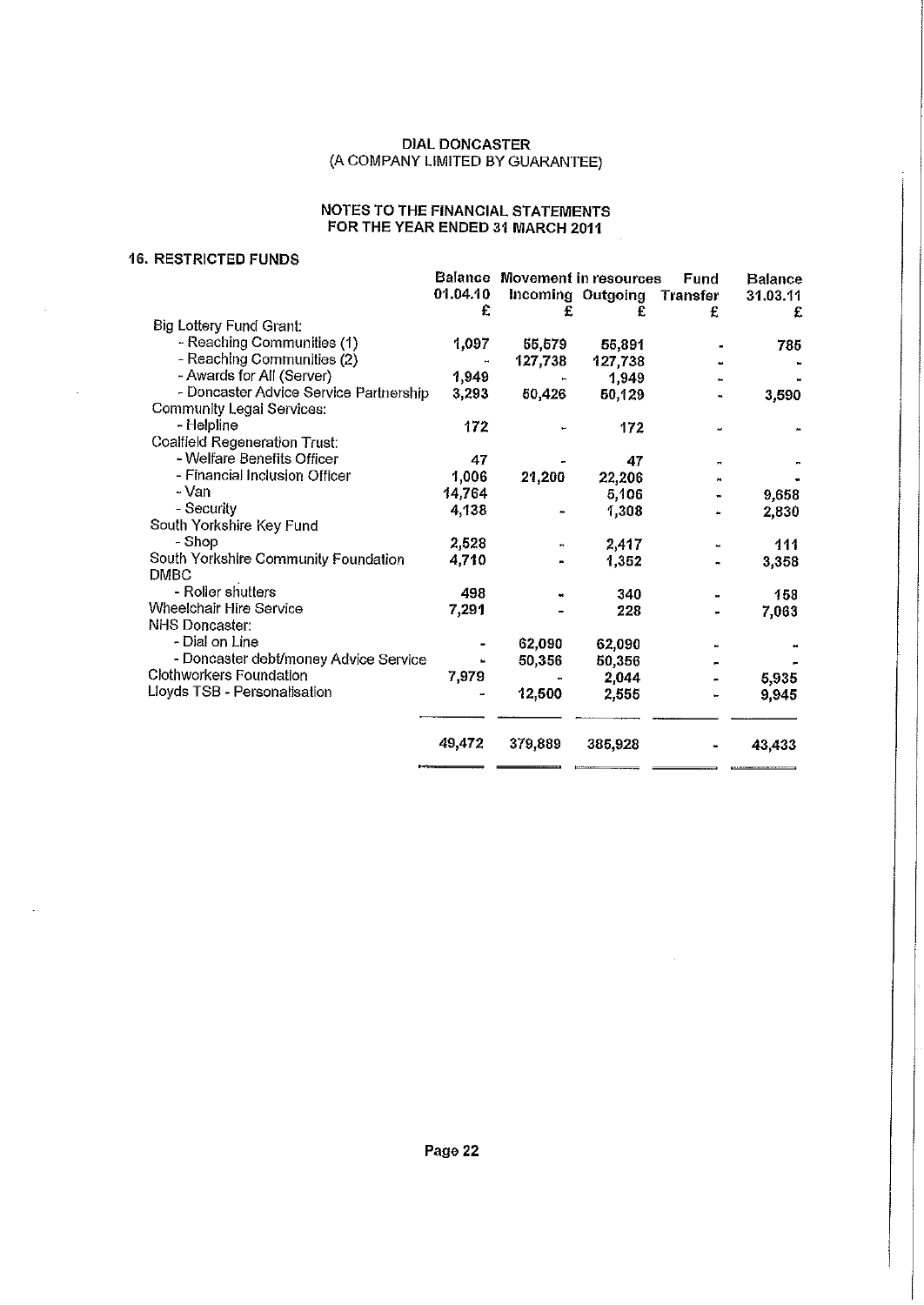## NOTES TO THE FINANCIAL STATEMENTS FOR THE YEAR ENDED 31 MARCH 2011

## 16. RESTRICTED FUNDS (continued)

#### Big Lottery Fund

The Big Lottery Fund has supported the following projects:

Reaching Communities (1) - Disability Awareness in Schools project, has proved to be very successful and popular with the children. This employs the Community Development Manager and 1 part time Administrator.

Reaching Communities (2) - Health, Fitness and Finance for Hard to Reach Groups project. This employs a Financial Inclusion Officer, who is working to alleviate poverty amongst disabled, vulnerable and disadvantaged people by teaching them to maximise their income and manage outgoings to reduce potential debt problems. The Helpline Adviser, who is providing help and assistance via the telephone helpline on subjects such as, welfare rights, services and opportunities available to disabled and vulnerable people. The Black and Minority Ethnic Officer who is providing information, advice and advocacy for clients within the ethnic minority communities via the telephone helpline, outreach venues and talks. A part time Administration Officer Is supporting the project.

"Awards for All" has enabled the purchase of a new computer server, a capital item, which has a greater capacity and will enable better performance.

Doncaster Advice Service Partnership (DASP) is a network of agencies who provide specialist advice. The partnership includes, Doncaster CAB, Doncaster Housing Advice Centre along with DIAL Doncaster. This project will provide advice and support for housing, debt, welfare benefits and community care issues.

#### Community Legal Services

The Legal Aid Project was to provide capital equipment

This project was part of a National Helpline giving dedicated welfare benefits information directly to the public and employed two Specialist Welfare Benefits Advisers.

#### Coalfields Regeneration Trust

The Coalfields Regeneration Trust has supported the following projects:

One Welfare Benefits Officer and one part time Administrator to give advice and support on specific welfare benefits via the telephone, office visits, outreach surgeries and home visits. This project provided capital equipment.

One Financial Inclusion Officer to give advice and support on welfare benefits, debt and housing issues via the telephone, office visits, outreach surgeries and home visits.

Capital funding has been received for a van to enable DIAL's Charity Shops to make collections and deliveries, and to take equipment to schools for disability awareness training.

Funding was received for capital items to enable better security for the Armthorpe Charity Shop, This has provided an external security shutter, and internal alarm system.

#### South Yorkshire Key Fund

Funding received for capital items to set-up the charity shops.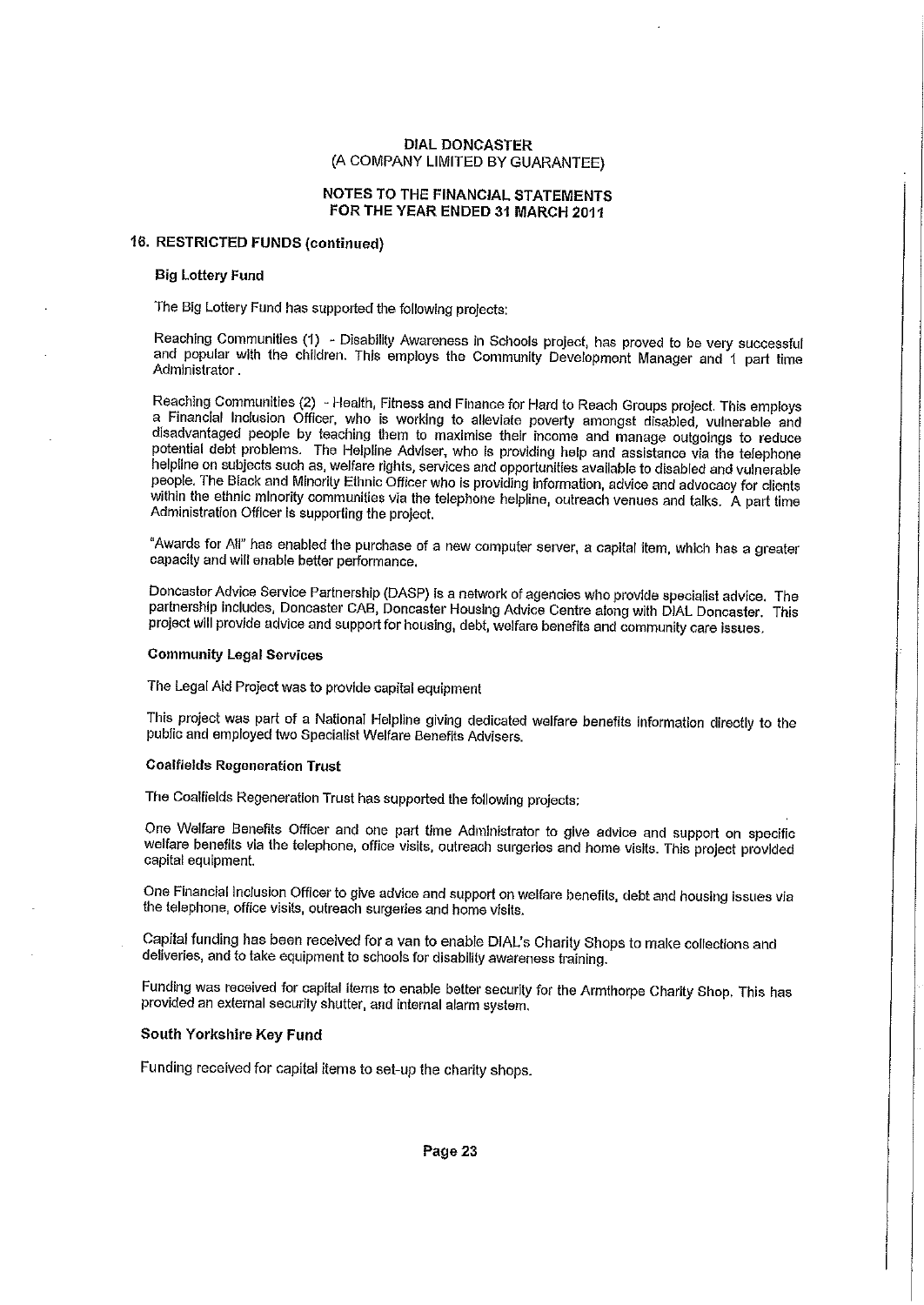## **NOTES TO THE FINANCIAL STATEMENTS FOR THE YEAR ENDED 31 MARCH 2011**

# **16. RESTRICTED FUNDS (continued)**

#### **South Yorkshire Community Foundation**

This project supports evening sessions for Youth Groups, such as Cubs, Scouts and similar bodies to raise Disability Awareness. These sessions have proved very popular.

#### **Doncaster Borough Metropolitan Council**

Small Communities Grants have funded a capital item, electronic roller shutters, enabling greater security measures at the Woodlands Charity Shop.

#### **Wheelchair Hire**

The wheelchair hire generates income by hiring out wheelchairs on a short-term loan basis. This income keeps the wheelchairs in good working order with maintenance and repairs carried out regularly. As and when funds are available new wheelchairs are purchased.

#### **NHS Doncaster**

The NHS Doncaster supported the following:

The DIAL On Line project provides a detailed and informative website for the public to access up-todate information and useful fact sheets.

The Debt/Money Advice Service provides support for people to maximise their income, increase financial capability, for them to manage their money more effectively. Debt advice also includes preparation and representation for court proceedings with referral to the appropriate agencies if necessary.

#### **Clothworkers Foundation**

Capital funding has been received for a new van to enable DIAL'S Charity Shops to make collections and deliveries.

#### **Lloyds TSB Foundation**

This project employs **1** part time Personalisation Advice Worker, who is providing impartial information, advice and support with personal budgets, so that service users can make informed choices to enhance their lifestyle.

# **17. DESIGNATED FUNDS**

A part of the accumulated balance of unrestricted funds is held as a provision against future costs arising from any necessary run down in activity due to reduction or withdrawal of funding of the charity by our main grant providers. The sum, which is estimated would be required, is based upon operating costs for a period of three months, together with the costs of staff redundancies.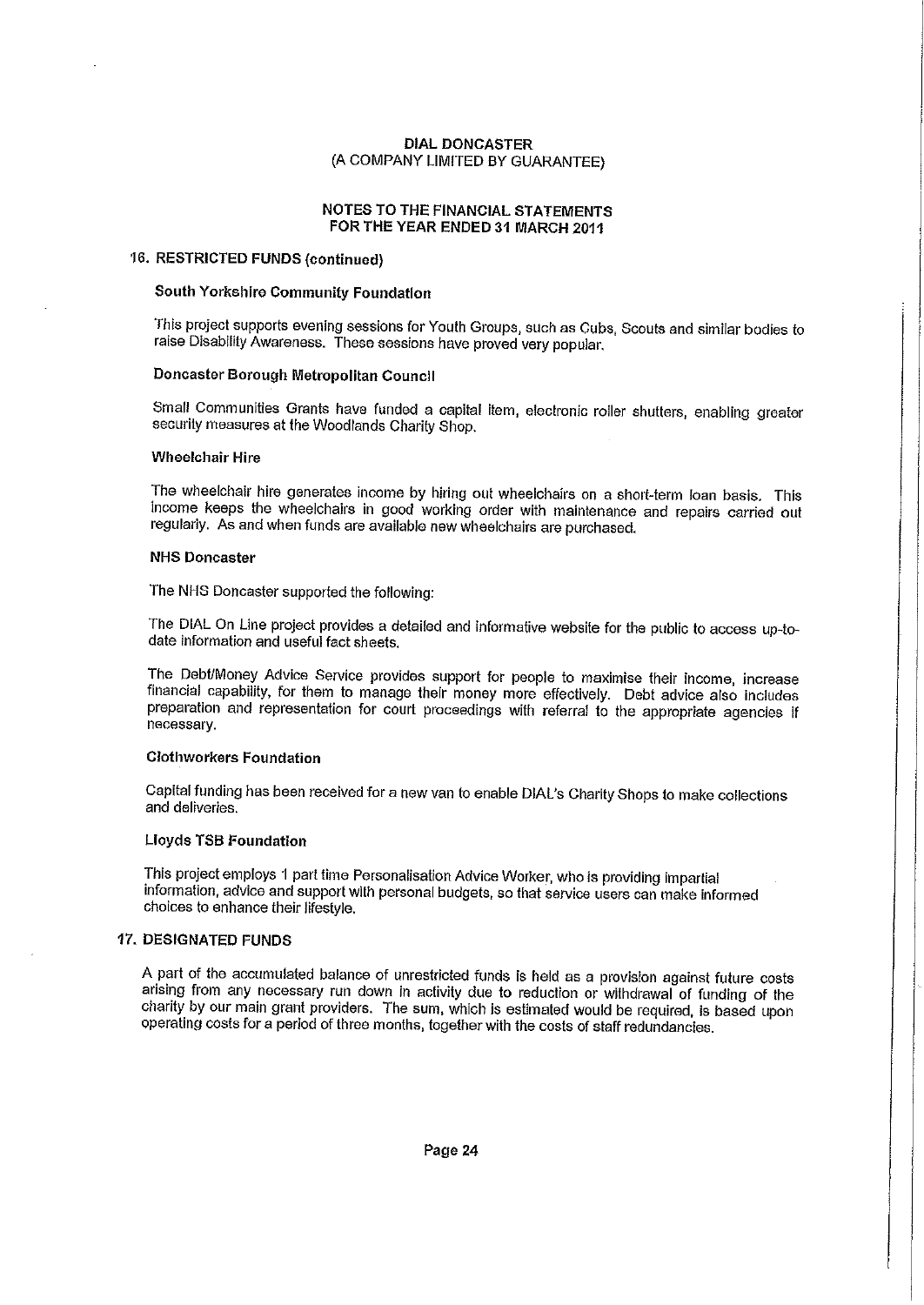### **NOTES TO THE FINANCIAL STATEMENTS FOR THE YEAR ENDED 31 MARCH 2011**

# **18. ANALYSIS OF NET ASSETS BETWEEN FUNDS**

 $\overline{a}$ 

Included in the restricted fund balance of £43,433 above are fixed assets amounting to £19,969 held by the charity. The split of the restricted funds to include fixed assets is as follows:

|                                                                        | Tangible<br>Fixed | Net<br>Current |         |
|------------------------------------------------------------------------|-------------------|----------------|---------|
|                                                                        | Assets            | <b>Assets</b>  | Total   |
|                                                                        | £                 | £              | £       |
| Reaching Communities                                                   | 785               |                | 785     |
| Doncaster Advice Service Partnership<br>Coalfields Regeneration Trust: | 397               | 3,193          | 3,590   |
| - Financial Inclusion Officer                                          |                   |                |         |
| - Van                                                                  | 8,809             | 849            | 9,658   |
| - Security                                                             | 2,830             |                | 2,830   |
| South Yorkshire Key Fund                                               | 111               |                | 111     |
| South Yorkshire Community Foundation                                   |                   | 3,358          | 3,358   |
| <b>DMBC</b> - Roller shutters                                          | 158               |                | 158     |
| Wheelchair Hire                                                        | 944               | 6,119          | 7,063   |
| Clothworkers Foundation                                                | 5,935             |                | 5,935   |
| Lloyds TSB                                                             |                   | 9,945          | 9,945   |
|                                                                        | 19,969            | 23,464         | 43,433  |
| Restricted funds                                                       | 19,969            | 23,464         | 43 433  |
| Designated funds                                                       |                   | 133,879        | 133,879 |
| Unrestricted funds                                                     | 28,677            | 159,049        | 187,726 |
|                                                                        | 48,646            | 316,392        | 365,038 |
|                                                                        |                   |                |         |

Due to the nature of the charity, it is impracticable to fully segregate fixed assets between those used for direct charitable purposes and those used for other purposes.